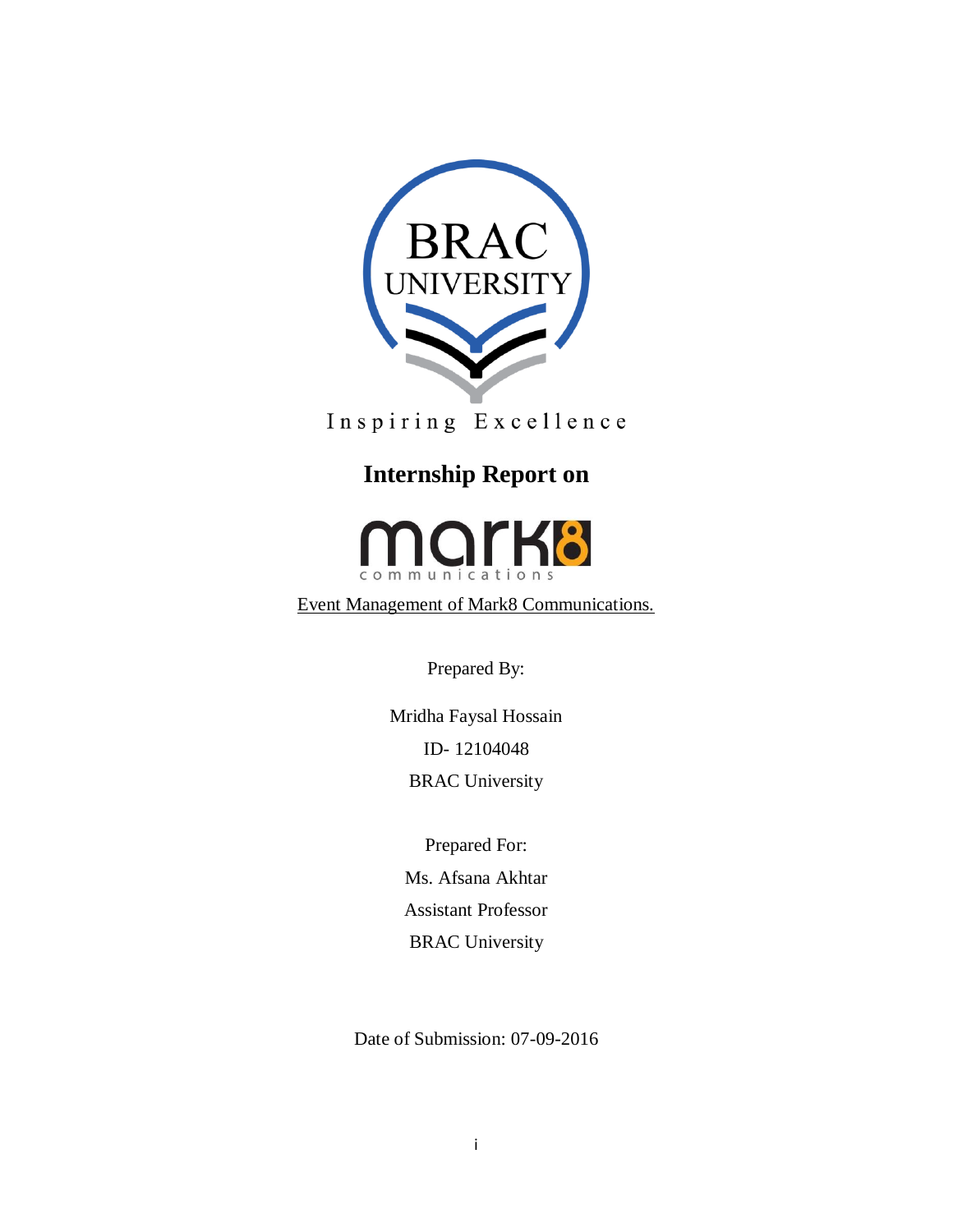September  $7<sup>th</sup>$ , 2016

Ms. Afsana Akhtar Assistant professor BRAC Business School

Dear Madam,

In this report i have tried to do the analysis with due sincerity and i would like to thank you for giving me the opportunity to have the chance to work on this. Despite some limitations i have tried my level best to address the major in depth issues in making this report accurate and reliable.

If you have any further enquiry concerning any additional information i would be very pleased to clarify that.

Thank you.

Sincerely yours, Mridha Faysal Hossain

ID- 12104048

BRAC Business School

BRAC University.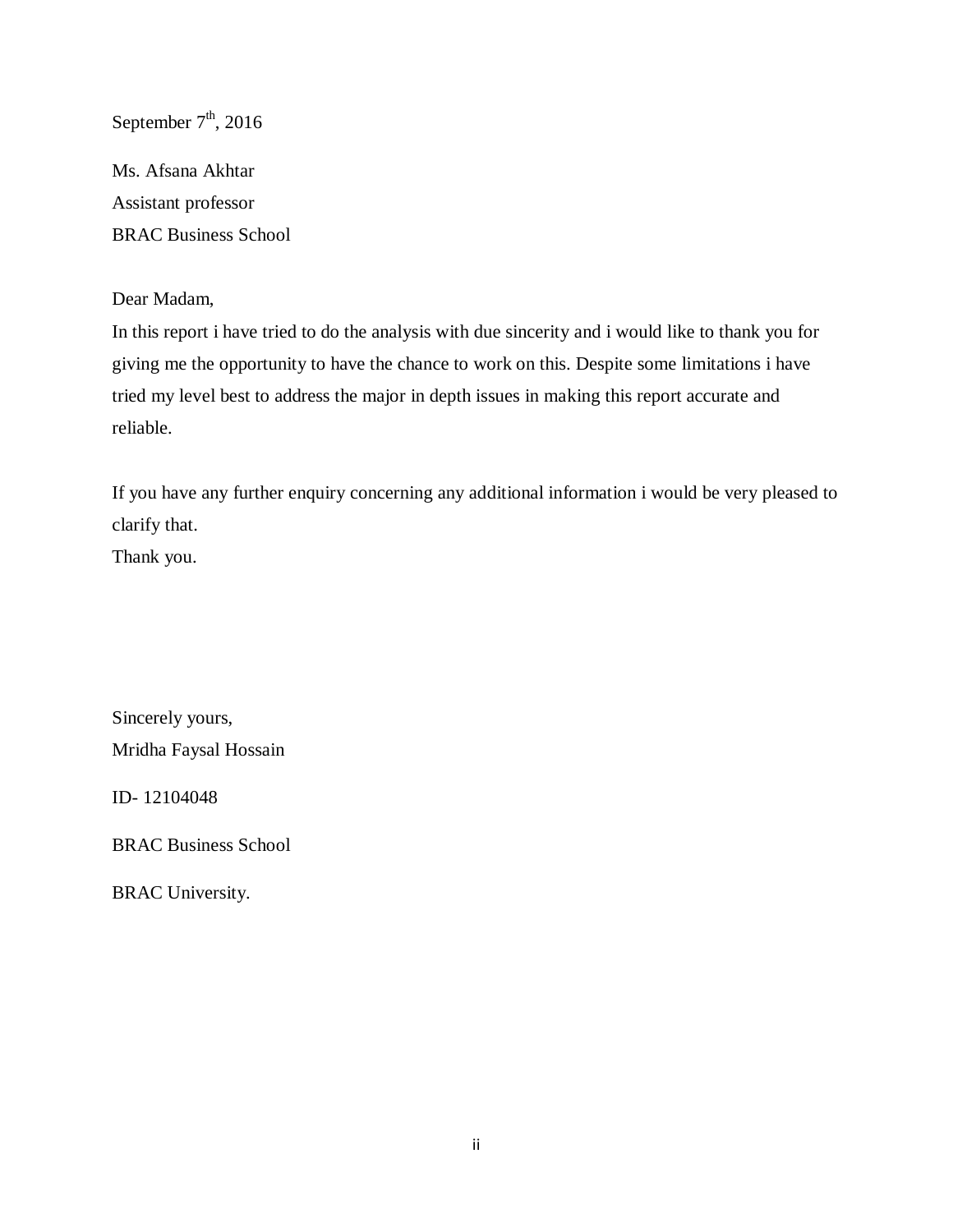# **Acknowledgement:**

This report has been completed with dedication and based on the experience I had from my internship period.

First of all, i would like to thank Allah for giving me the strength and wisdom to carry away all the work and helping me to go through all the obstacles while conducting the research.

Next, i would like to express our sincere gratitude to our dissertation teacher Ms. Afsana Akhter for her supervision, constructive guidance, inspiration and encouragement throughout our dissertation period. Her advices and guidance has been the foundation on which this project was constructed.

Next i would also like to thank Nazmul Haque Bhuiya, key account manager of Mark8 Communications Ltd, without his time and cooperation; this research would not been possible for us.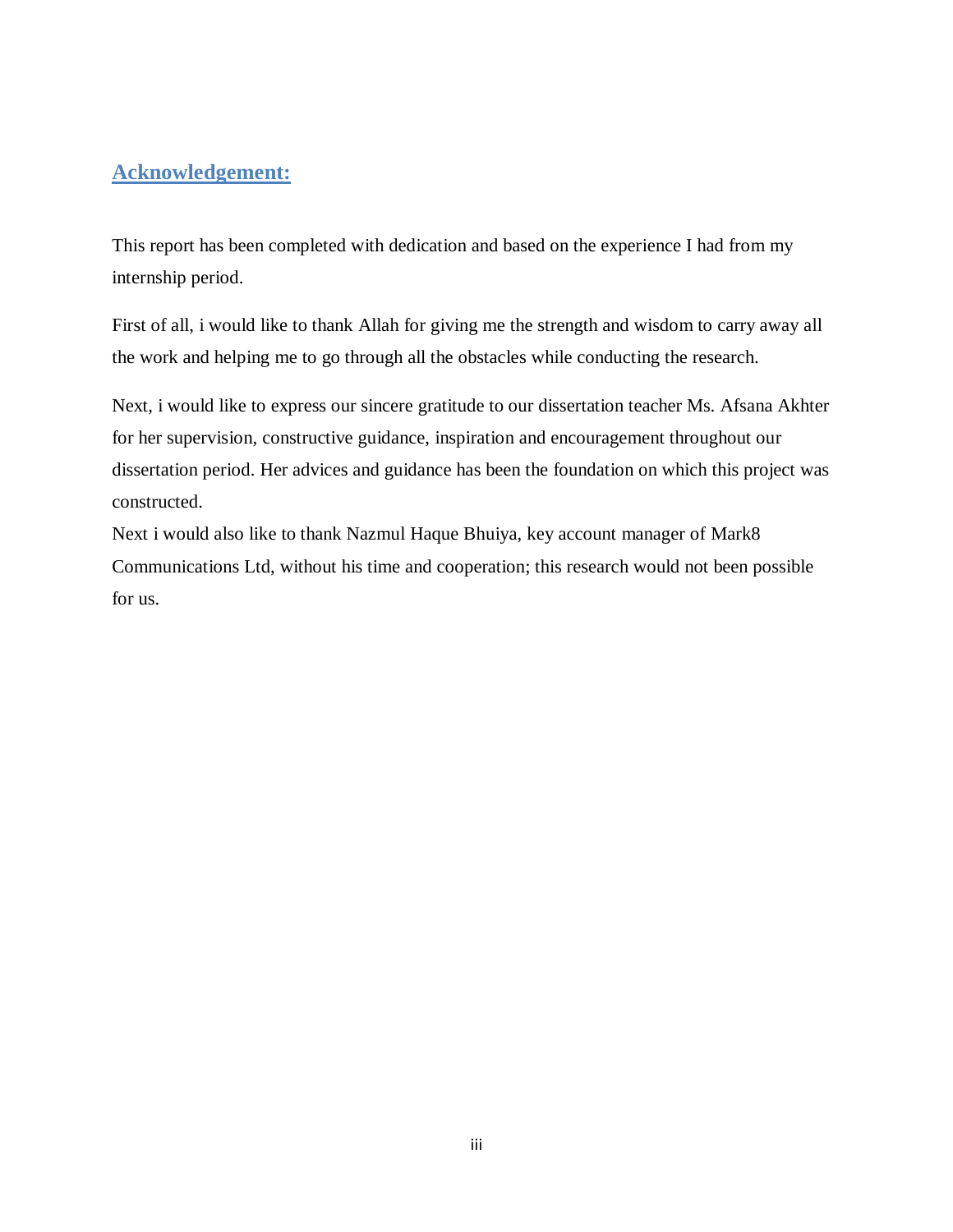## <span id="page-3-0"></span>**Executive Summary:**

Marketing promotional campaign is very important thing in this modern world. Promotional marketing means raise customer interest towards a specific product and do campaign over it to grab the target customer interests over your product. There are so many ways of marketing promotional campaign to reach your target customer. Many companies you different ways to reach their initials goals. The ultimate goal of marketing promotional campaign is to raise awareness of your product or service among your target market. This internship report was compiled on the basis of my work experience and all the knowledge I acquired at Mark8 Communications while I was an intern in that Advertisement agency. Most of the work I was assigned in was on event management, Marketing campaign and Market research. Mark8 Communications always maintained the standard service quality since the start of the organization. Mark8 provides a huge number of services to the clients while they are specialist in 360 degree marketing campaign. 360 degree campaign consists of Television advertisement, radio advertisement, Public relation and many more other advertisement campaign. The focus of this report is divided into two parts. One is overview of the organization of Mark8 Communications and another part is the research portion. In overview of the organization includes, introduction of the organization, history, products and services are briefly explained in the first part and in the second part a SWOT analysis has been conducted to prove the excellency of the organization against its competitors in local arena. Also, I have shared a detailed insight about my performance at Mark8 Communications which consist of conducting research through market visits and periodic surveys, brainstorming, planning , event management and executing ideas on how Mark8 Communications's services. Later, I discussed about some marketing campaign which has been commenced by Mark8 Communications on behalf of their different clients. Though Mark8 Communications is quite a new organization they have a huge number of clients and they try their best to satisfy their clients.

iv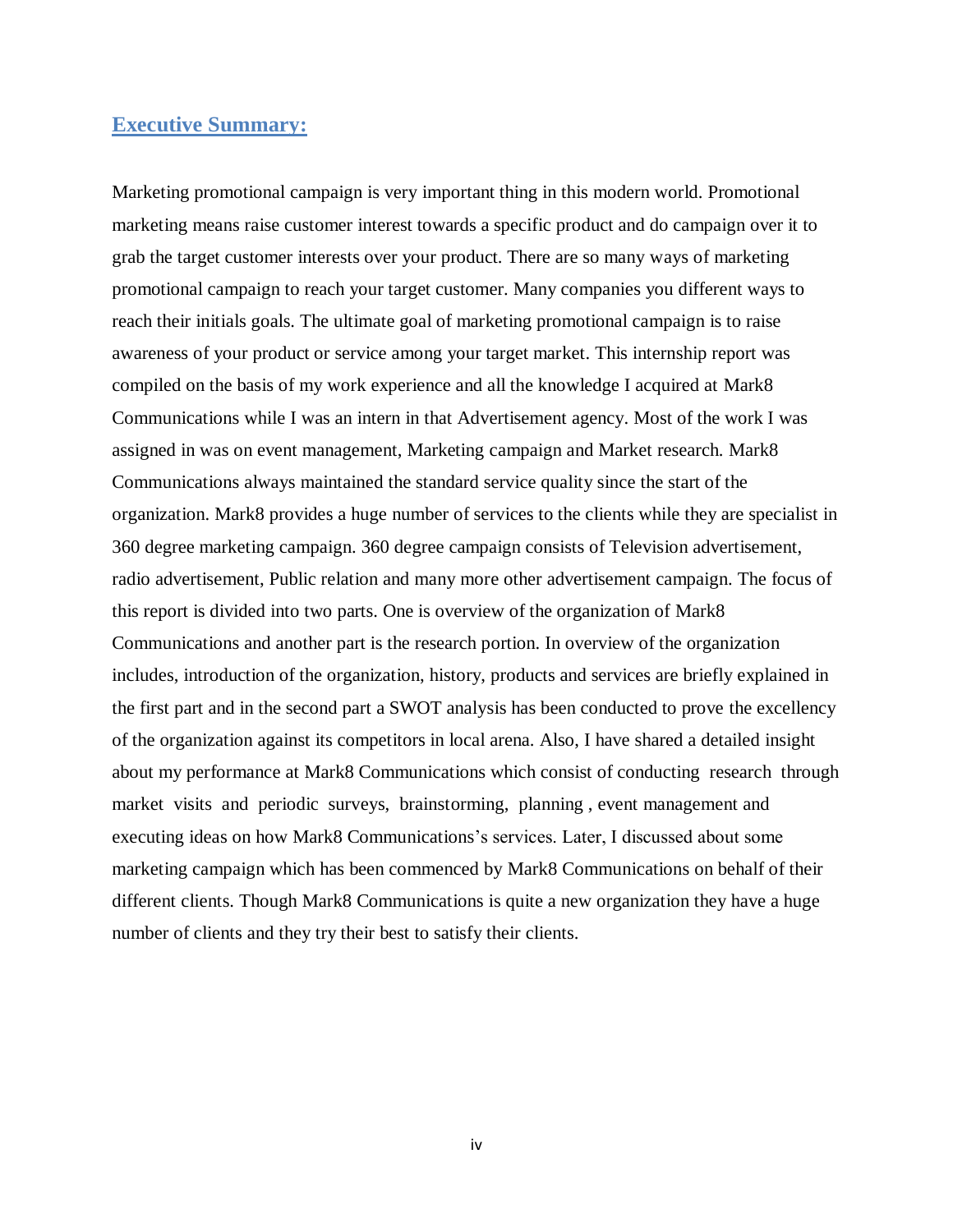# **Table of Contents**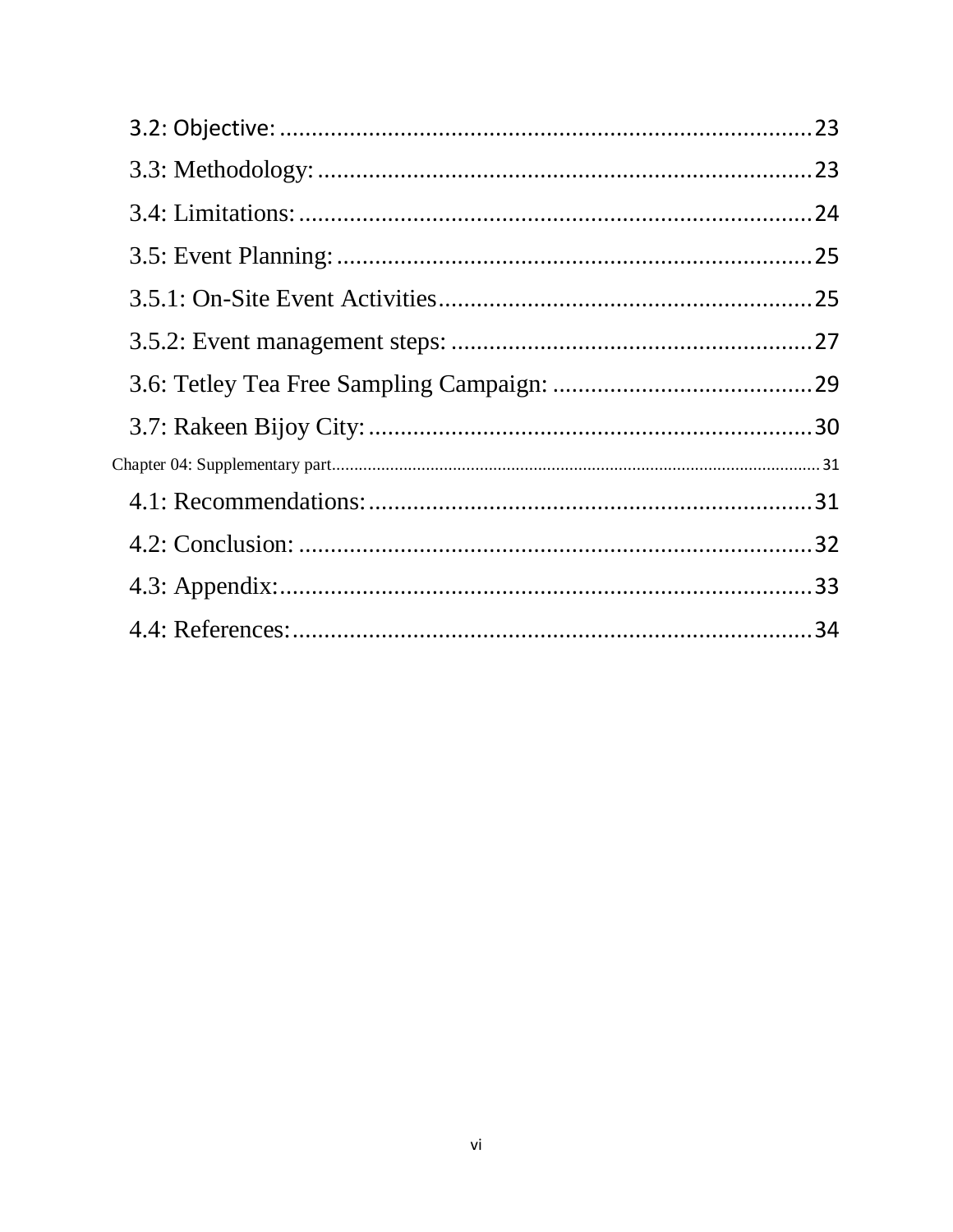# **Chapter 1: Introduction**

## <span id="page-6-1"></span><span id="page-6-0"></span>**Background:**

Advertisement plays a very important role to become aware of any product in the market and it help us in many ways to know about the current service or product and we get updated continuously because of advertise. It also helps the producer to reach their target market. Advertisement provides information about the product. Advertisement is very important in this modern world. Every day we are exposed by various types of advertisement. They had good and bad effects too. There is more than 150 ad agency in Bangladesh and more than 100 only on Dhaka. There are some top ad agencies in Dhaka like GRAY, ADDCOM, KHOLAJANALA, ASIATIC, HEADOFFICE etc. Advertising has very large industry. Bangladesh advertising ad agencies is doing really well from the last  $20<sup>th</sup>$  years. Advertisers and marketers have their own way to reach their target customer through ads. The ads see we on TV and other sources are a result of so many hard work and dedications of so many individuals and teams. Working in advertising, the same as in any other business requires long hard hours and is often anything but glamorous, especially in the early stages of a person's career.

## <span id="page-6-2"></span>**1.1: Objective:**

- $\checkmark$  I never had full time professional experience though I did a lot of part-time jobs while I was a student so my primary objective was *to learn how to cop up in the professional environment*.
- $\checkmark$  In my graduation period I only had theoretical knowledge about marketing so I needed *to apply theoretical knowledge* which I learnt throughout my graduation period.
- $\checkmark$  In service sector satisfying customer demand is the main goal and in order to do that it flawlessly *I needed to know how to meet customers demand*.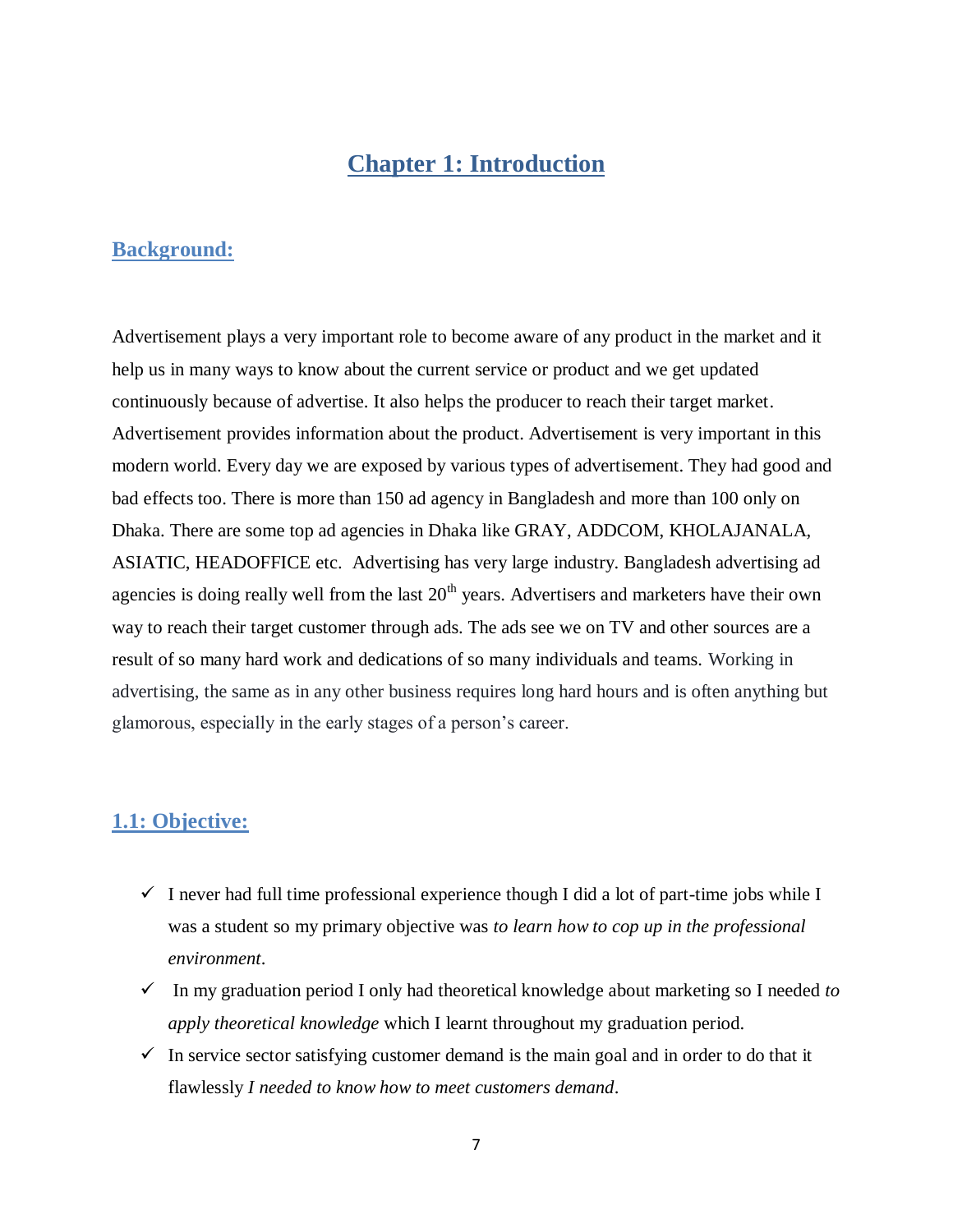- $\checkmark$  In order to do remarkable work in corporate world one need to know professional skills so my intention was *to enhancing my professional skill for the future*.
- $\checkmark$  In real life a successful marketer need to implement various marketing tools and know about branding so my intention was *to lean about marketing tools and apply those in various problem solution and product branding*.

# <span id="page-7-0"></span>**1.2: Methodology:**

## Primary Data:

- As I have worked for four months so my work experience is my main source of information for this report
- While I was working as an intern I conducted few small interviews with key employees
- Working directly in the field and client handling also gave me lot of information.

## Secondary Data:

- I have been through Mark8 Communication's data in individual campaign accounts.
- Mark8 Communications have website and Official Facebook page so I went through.

# <span id="page-7-1"></span>**1.3: Limitations:**

While completing my report and doing my internship there were some limitations. First of all, the biggest limitation for me was to get all the necessary data about campaigns. There was some confidentiality agreement with the client and Mark8 so I wasn't legally permitted to share client's information and research data.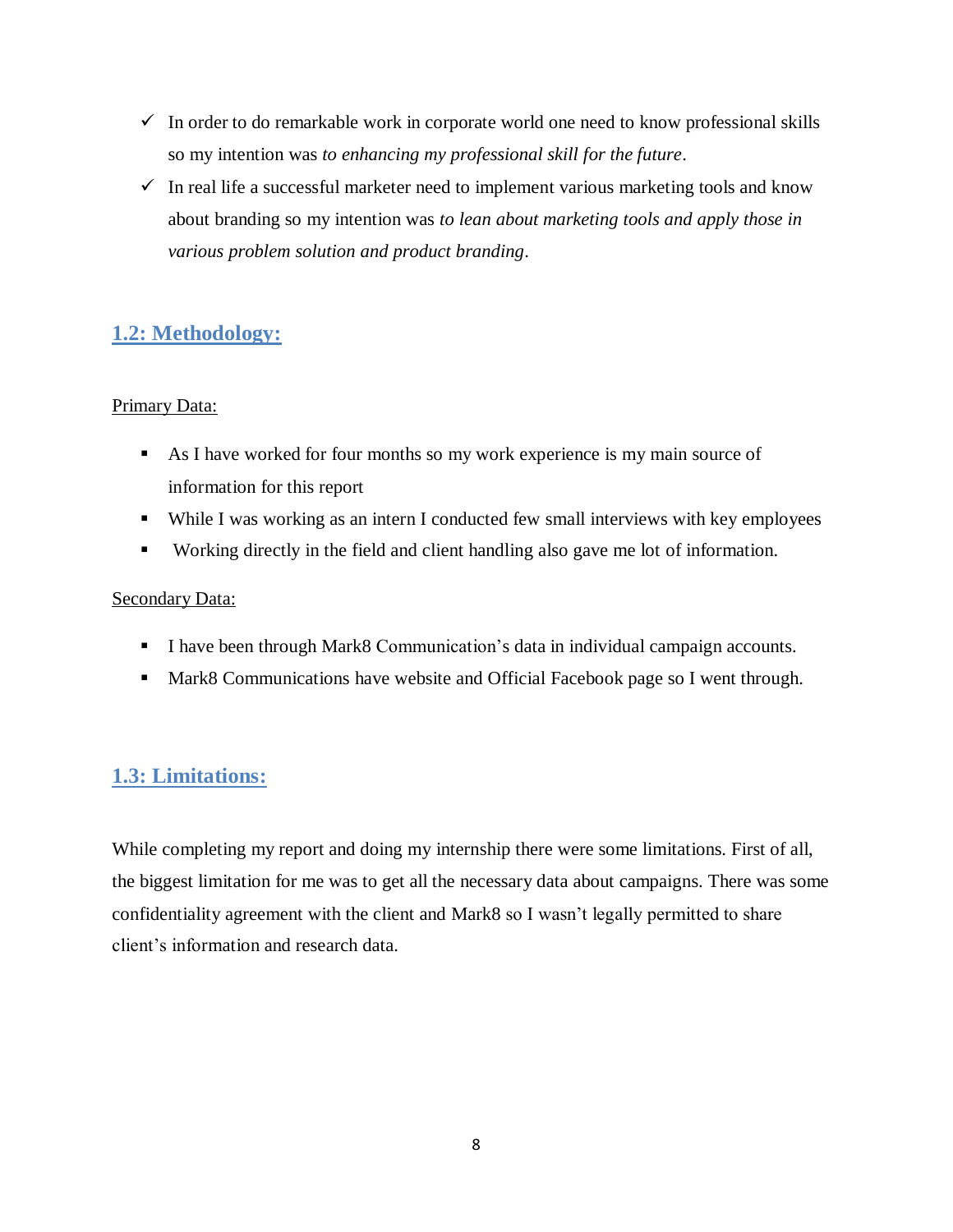# **Chapter 2: Organization part**

<span id="page-8-0"></span>I started my journey in the corporate world on  $12<sup>th</sup>$  January, 2016; it was quite an experience to work with Mark8 Communications. The procedure of working is very genuine and demanding, this is what I already knew out of my entrance test at Mark8, which was a couple of months prior to my spring internship. I have a major in Marketing and Minor in Human Resource Management but I always had the intention to work in marketing and working in an advertisement agency was a big step for more, while I thank Mark8 Communications and my respect faculties to guide me towards my journey.

## <span id="page-8-1"></span>**2.1: History of Bangladesh advertising industry:**

Bangladesh is a developing country and we are doing really well from the last  $20<sup>th</sup>$  years in advertising. Things change with time as the concept of ads and other things. Now day's ads are more realistic and heart touching compare to old days. Markets make those ads such a way that it can reach their target customer and also can won their trust and heart and raise more awareness about the product and service in the market.

Before the independence of this country we don't have that much ad firm and after the freedom we did really well and come a long way from that situation. Now there are so many top rated ad agencies in Bangladesh. Gray is one of the renowned ad firms in Bangladesh.

Farhat Anwar divided ad agency in two ways which is above the line and below the line. Above the line includes newspaper, radio, magazine, satellite and television and the below the line include in house advertisement, event management, outdoor advertisement (billboards, hoarding, neon signs, and bell signs), innovative activities (jatra, street drama) etc.

"The advertising agencies primarily serve the private national companies (PNC), multinational companies (MNC) and non-government organizations (NGO). The MNCs constitute more than 60% of the media share followed by the PNCs constitute 25%. The major client of the print media is the government" (Anwar F, 2009).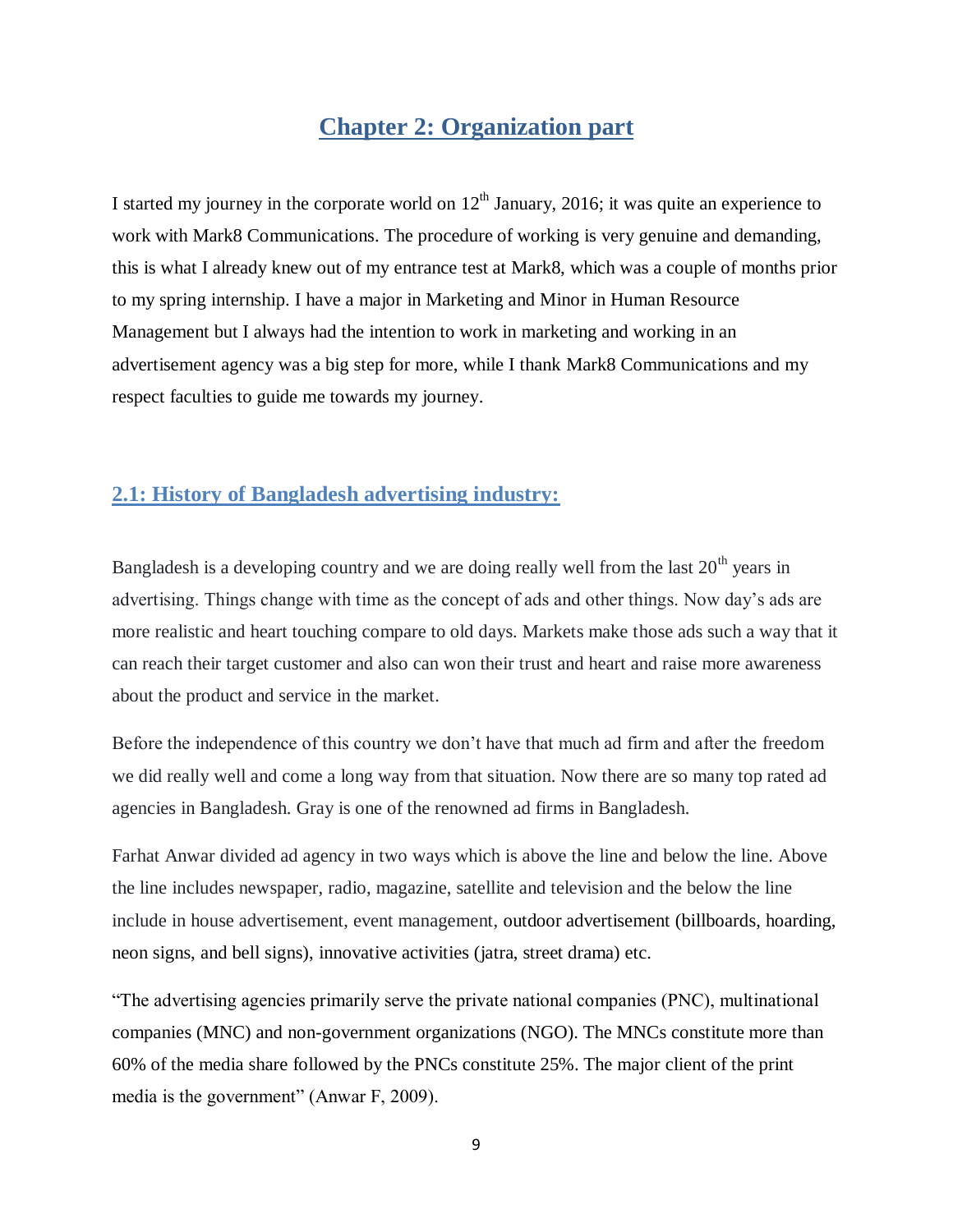The current Bangladesh advertising agency is assumed to be 1200 corer (Rahman, M. 2012). There are 43% of print media share and 36% of TV and "The industry is growing at a rate of 10% per annum mainly due to the heightened competition among the major mobile operators" (Rahman, M. 2012).

# <span id="page-9-0"></span>**2.2: Types of ads channel in Bangladesh:**

There are two types of marketing or ad Communications could do to reach the target customer. One is direct and another is indirect.

In direct Communications-

- a. Email
- b. Phone-call
- c. Face to face (Which is very rare now days)

Indirect Communications-

- a. Television
- b. Radio
- c. Magazine, Newspaper
- d. Online
- e. Billboards and etc.

# <span id="page-9-1"></span>**2.3: Media challenge in Bangladesh:**

Though Bangladesh ad industry is really doing well still there are so many problems due to so many reasons. From my secondary research I find out some key issues which are-

- a. Political environment
- b. Lack of proper knowledge in media sector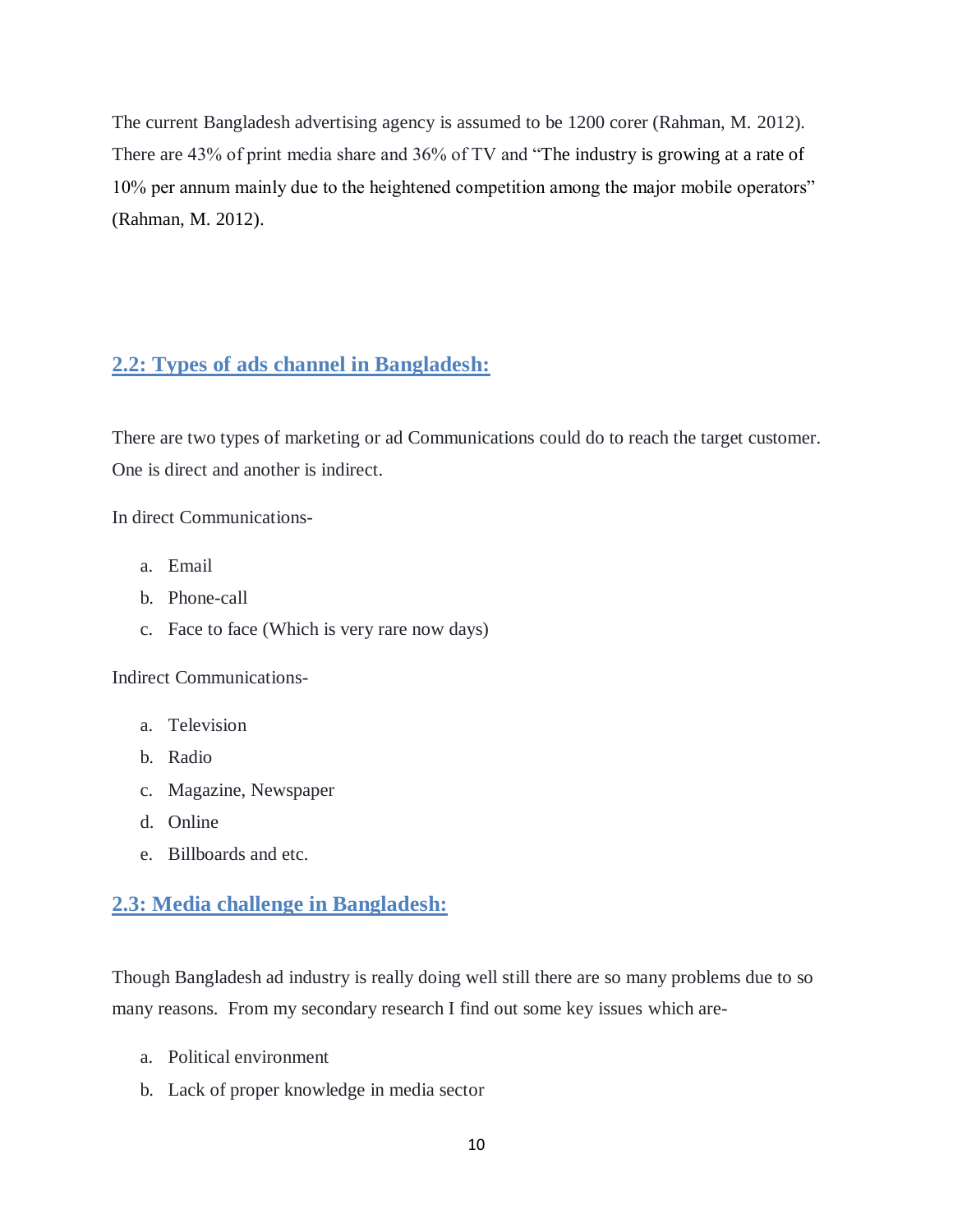- c. Lack of planning and implementation
- d. Lack of R & D in media sector.
- e. Lack of updated technology.
- f. Government restrictions, etc.

## <span id="page-10-0"></span>**2.4: Overview of the Organization:**

Since 2012, Mark8 Communications Ltd. has been doing their operation in Dhaka and today, it is one of the most rising local advertisement agency who is successfully organizing various marketing events and doing lots of outdoor Advertising, broadcast media, and Graphic designs, Visualizer, Market Research and Consultancy. This is a group of talented Executives who are involved with Mark8 Communications. Sometimes Mark8 Communications outsource its production work in order to save cost and time. Mark8 Communications takes pride to accept any volume and type of printing jobs and dogged to achieve the maximum outcome through dedication and hard work. The history of The Mark8 Communications Ltd. dates back to 2012 when a proprietorship firm was founded to work on different creative marketing activity and relate to this. It started with the modest introduction of a few marketing events of some multinational companies like Schneider Electric, RAK group, Gazi group. Md. Saif Al Deen Farabee is the founder of the firm and is the main visionary of the organization.

Mark8 continuously seeks to expand its production facilities, add employees and increase its creative marketing efforts. Mark8 not only provides advertising solutions but also develops different marketing strategies for its clients. The splendid blend of hard work and creativity is what makes Mark8 a reputed name in the market. I am glad I got associated with such an organization and had a great learning experience and pleasure for me as well as any individual who has enthusiastic desires to work in this field. Mark8 Communications started from an idea which is focusing on the 8ps of marketing mix which are: Product, Price, Placement, Promotion, Process, Positioning, People, and Positioning.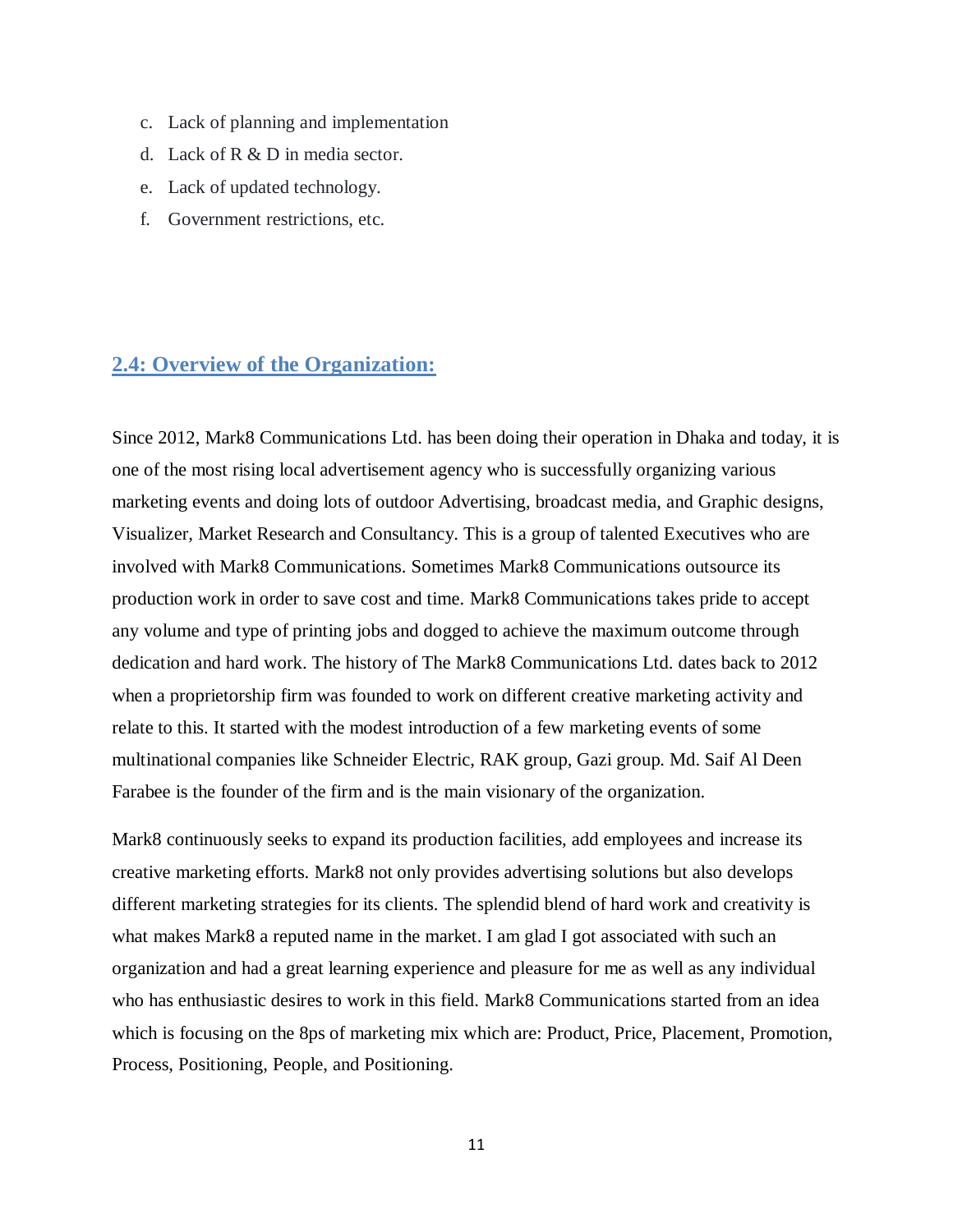Mark8 Communications is the destination for the people who are enthusiastic, passionate about Communications and aim to go a long way. The gathering of various minded individuals meet up to make a melody. They make simply new promotions as well as offer complete correspondence arrangements with the Dynamic ability they have in the form of artists, writers, managers and studio experts.

The process starts from consulting till market research, media planning and finally towards the advertising- creative, films and media.

## <span id="page-11-0"></span>**2.5: Departments of Mark8 Communications:**

#### **Client Servicing Department:**

It is the most important department in Mark8 Communications. In any agencies this department is considered as the most important department of the company because Company's success depends on Client Service Department. The people who works in the department, deals directly with the clients. The goal is to understand clients need clearly get the best out of the creative heads of the organization. It starts from giving the brief till the final delivery of the solutions including collection of bills, Client Service Department Plays and important role not only in here but also in all the agencies.

#### **Creative Department:**

The creative director in an agency is the shaft star of the stars, the lion of the wilderness, and the hero of the band. The creative guys are all his assets and he is responsible for summoning up the Ideas and creativity. Once the creative briefs and the deadline are handed, they spend most of their time thinking and executing ideas. Keeping the brief in mind, the team then decided the best way in which the client would be satisfied about his brand. They provide the product/service with a face, an inclination, a feeling, and breathe life into it. Likely innovative courses are investigated and afterward talked about with the arranging group for achievability. The best courses are then short-recorded. The work is then separated between the copy and art teams.

#### **Accounts Department:**

12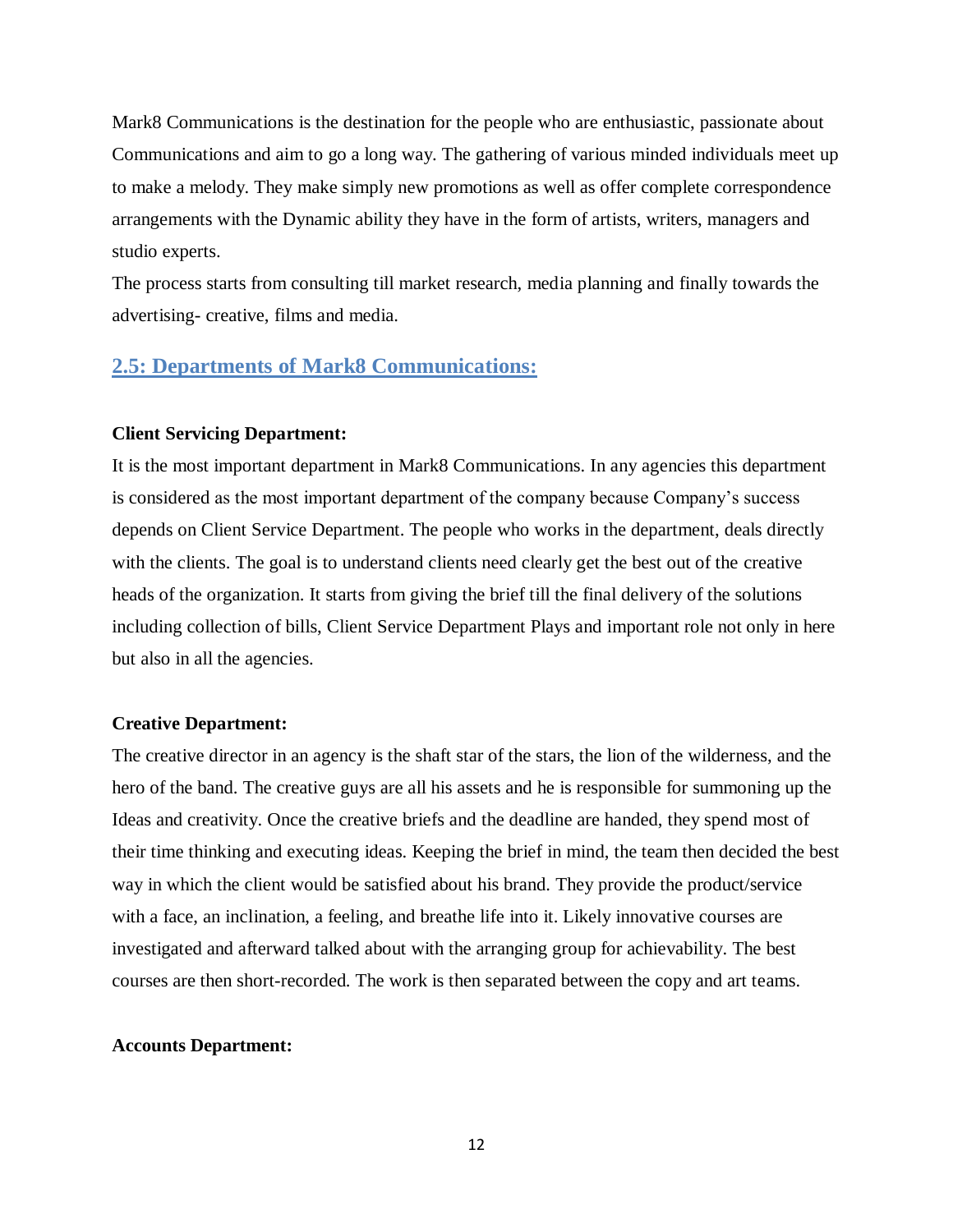Eventually, it's the accounts department which manages the company balance sheets. Estimating the costs for the client to receiving the payments, the account executive nags the client serving guys to keep things under control. They additionally keep mind the standard bills like phone bills, stationery charges, power bills and so on the media installments to different productions and also the inside matters like staff vouchers, refreshments, and transport remittances are overseen by the accounts department.

| Item         | Particulars             |
|--------------|-------------------------|
| 360 degree   | <b>ATL</b>              |
|              | <b>BTL</b>              |
| Multimedia   | <b>TVC</b>              |
|              | <b>RADIO</b>            |
|              | News paper              |
| Media and PR | Press release           |
|              | PR event and activities |
| POS/POP      | Design                  |
|              | <b>Binding</b>          |
|              | Wobbler                 |
|              | Sticker                 |
|              | <b>Brochure</b>         |
|              | Flyer                   |
|              | Portfolio               |
|              | Dangler                 |
| Out of home  | Design                  |
|              | Billboard               |
|              | Festoon                 |

# <span id="page-12-0"></span>**2.6: Services provided by Mark8:**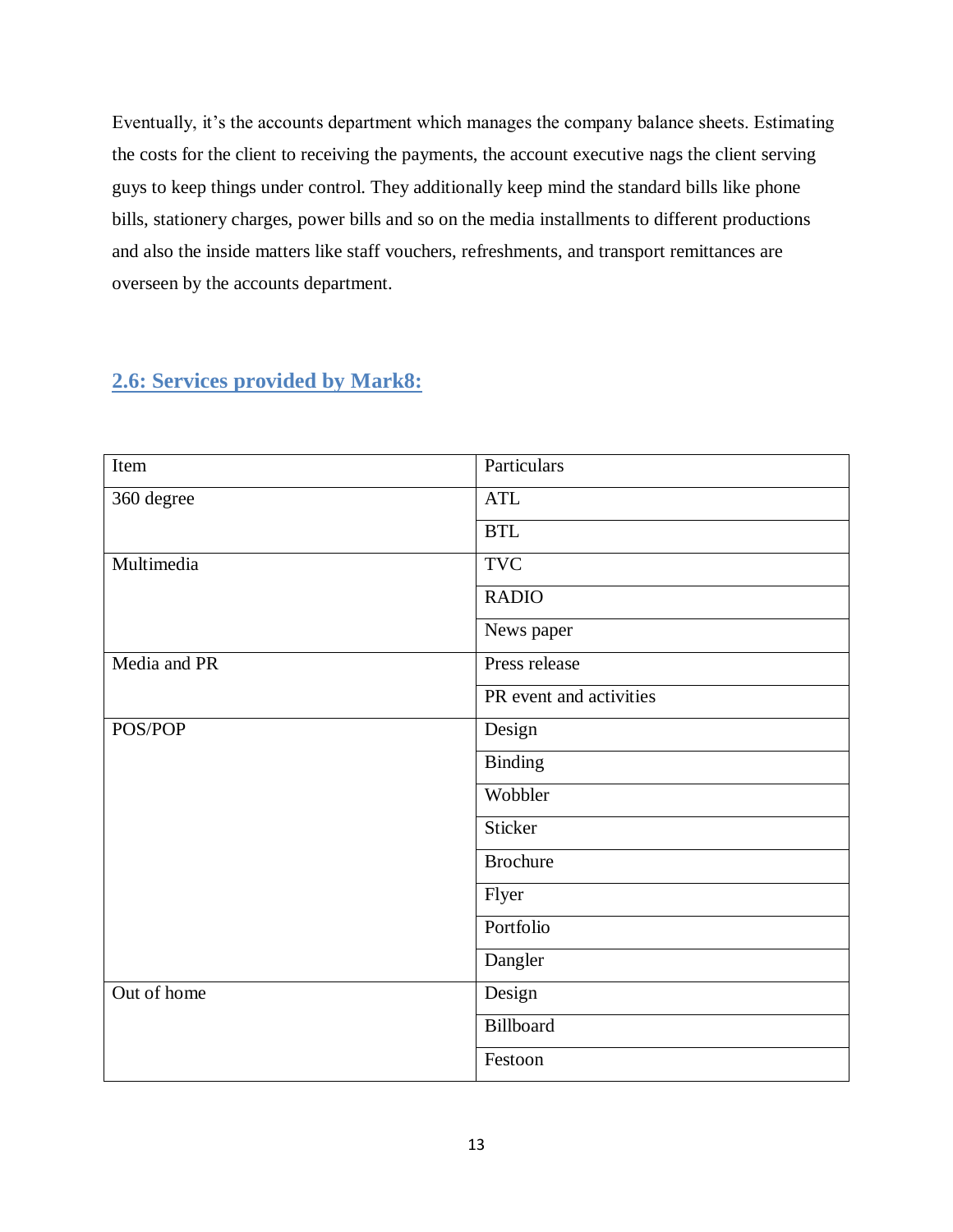|                         | Light box                           |
|-------------------------|-------------------------------------|
|                         | Roman banner                        |
|                         | Shop sign                           |
|                         | Mega sign                           |
|                         | Cut out                             |
|                         | Banner                              |
|                         | Stage design                        |
|                         | Shop design                         |
|                         | Stall/pavilion design               |
|                         | Booth Branding/design               |
|                         | Wall branding                       |
| Production & packaging  | Product packet                      |
|                         | Box design                          |
|                         | <b>Carton Design</b>                |
|                         | Shopping Bag                        |
|                         | <b>Bottle Design</b>                |
| Year end and Start Item | Calendar                            |
|                         | Dairy                               |
|                         | Pen                                 |
|                         | Pen box                             |
|                         | Year planner                        |
| <b>Branding</b>         | Pen Branding                        |
|                         | <b>T-Shirt Branding</b>             |
|                         | Cap Branding                        |
|                         | Pen Drive Branding                  |
|                         | Gift bag Branding                   |
|                         | Visiting card                       |
|                         | ATM / Credit Card Branding & Design |
|                         | Mug Branding                        |
| Printing and others     | <b>Color Print</b>                  |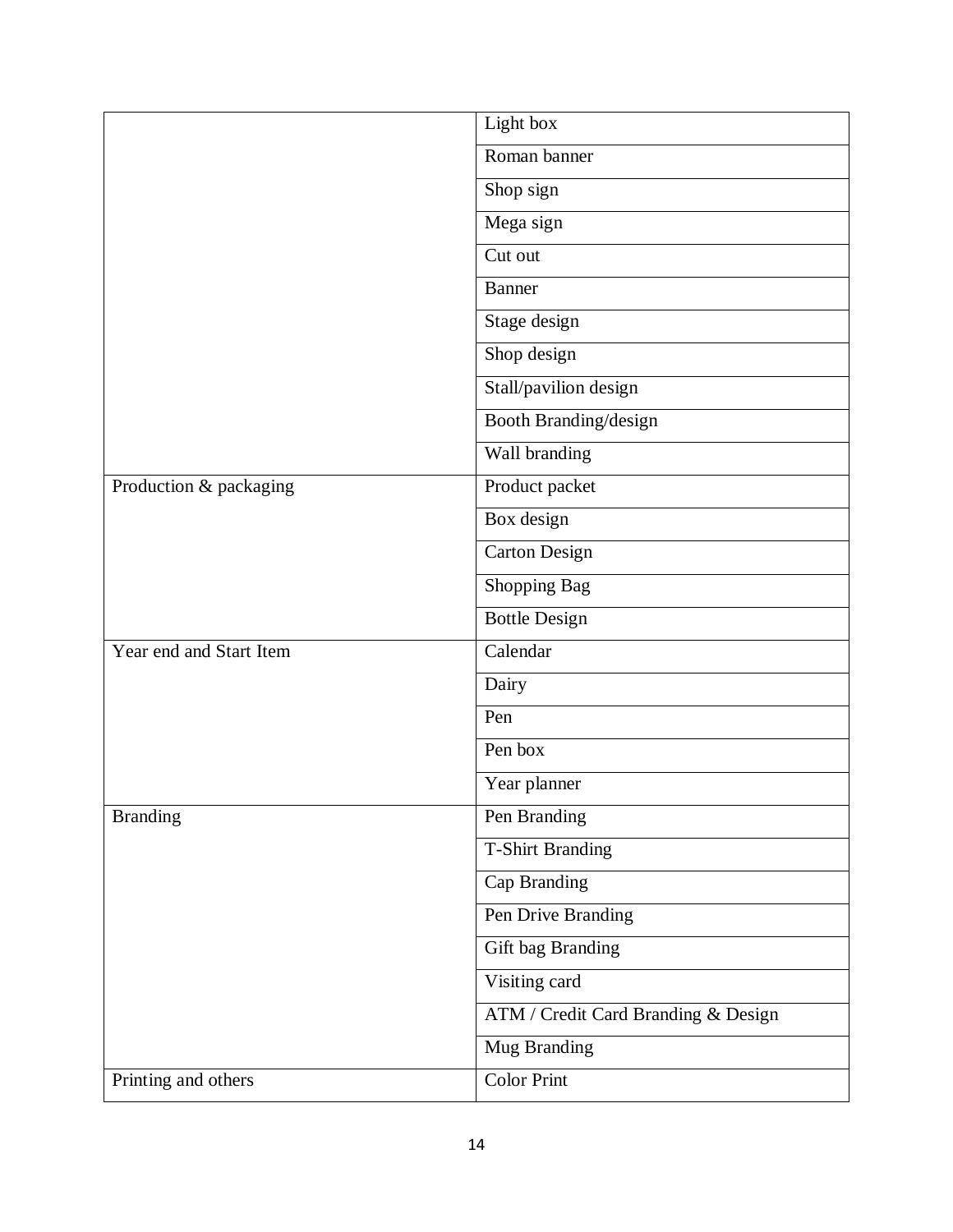| <b>Spiral Binding</b> |
|-----------------------|
| Normal Binding        |
| Lamination            |
| <b>Proof Reading</b>  |
| Translation           |

<span id="page-14-0"></span>**2.7: Clients of Mark8 Communications:**

As it contains picture, it is given in the appendix part.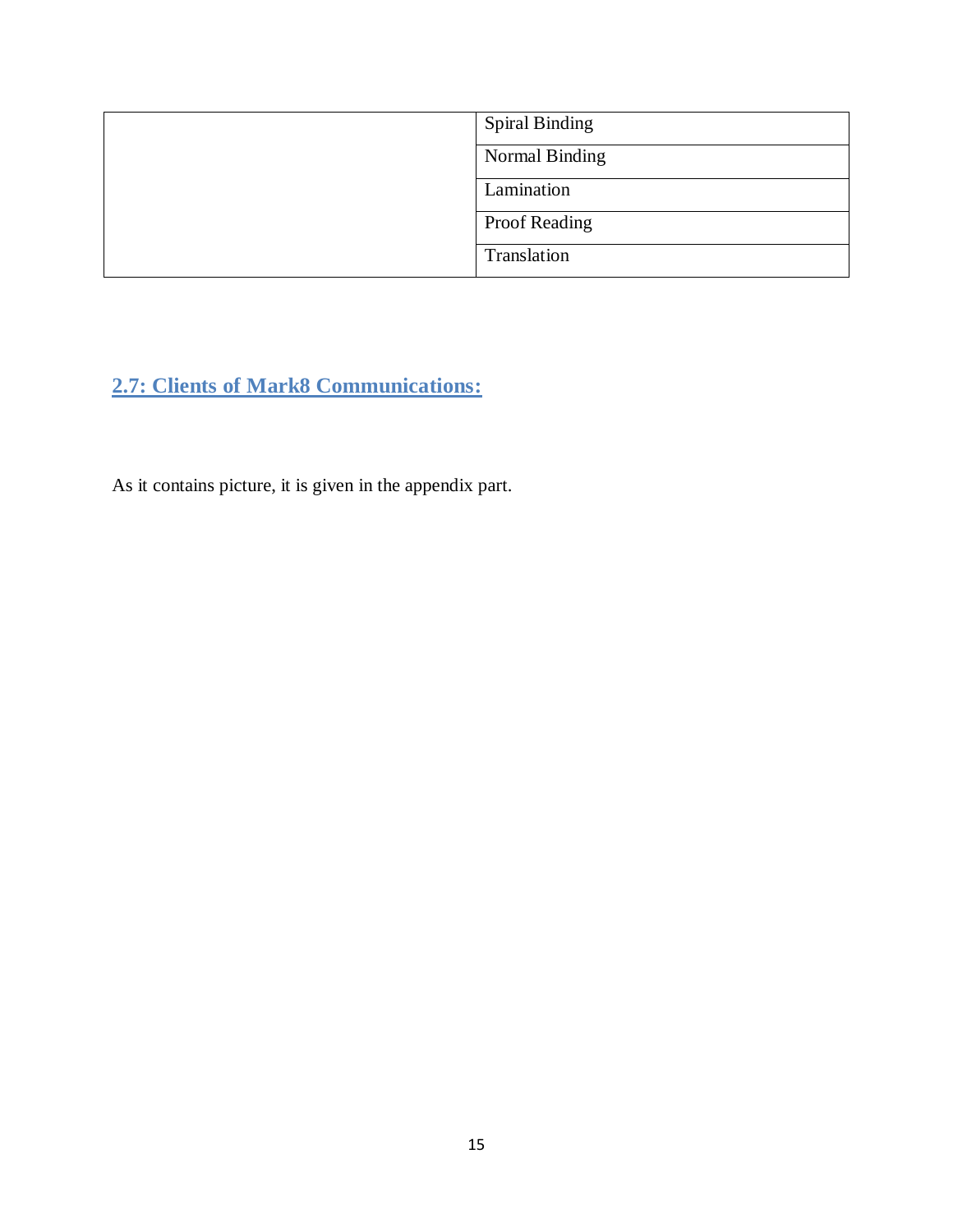# <span id="page-15-0"></span>**2.8: SWOT Analysis:**



# <span id="page-15-1"></span>**2.8.1: Strengths:**

## a. Well reputed ad agency:

Mark8 started its journey in 2012 and within a short period of time they have gained a lot of loyal customers through hard work and dedication. They have become quite popular for their punctuality and quality of work as they don't consider it done until the customer gets satisfied.

## b. Trained and experienced workers:

Though Mark8 has a small team but they are really quite dynamic and perfectionist in their work. Most of the employees are experienced who have past experience in working for advertisement agency.Mark8 arranges training program in every 3 months in order to train their employees to get the best of them.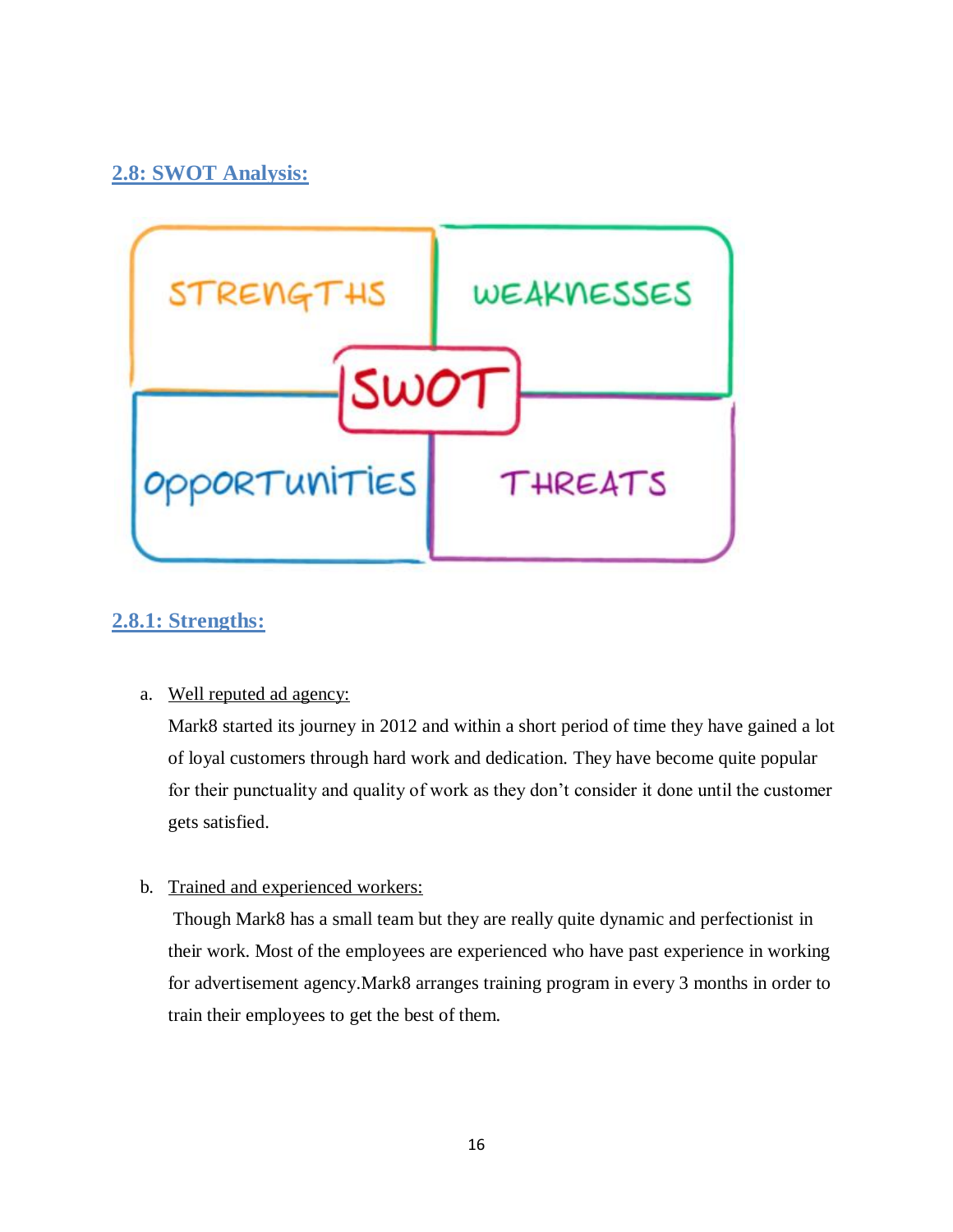#### c. Good environment of work place:

Mark8 has a great office environment and recently they have moved to a bigger office as they have added some additional staffs. Mark8 have a very busy working environment where everyone has different projects and campaign work.

### d. Motivated workers:

Mark8 have really good motivated worked and they are committed to do anything to make the client smile at the end of the assignment. The CEO sometimes arranges annual program like picnic and other things so that the employees feel motivated. Also Mark8 provides good work bonuses every month.

## e. Good relationship with clients:

Mark8 is really dedicated to make the clients smile. So they always keep small data about the clients and take it seriously. They send gifts to the clients on different occasion and sometimes they have flexible rate for the loyal clients.

### f. Professional work:

Mark8 is really professional about work. From taking order to delivering they always follow a standard format and they gets feedbacks from the clients which is helpful to make the work better in future.

## <span id="page-16-0"></span>**2.8. 2: Weaknesses:**

## a. Financial ability:

As Mark8 started its journey in 2012 they have a limited financial ability but they are quite transparent about it. They also takes loans from bank to make the order complete and as they getting better and better, the financial situation is also getting better.

### b. Lack of workers:

Mark is a new organization and as they don't have a strong hold on financial ability they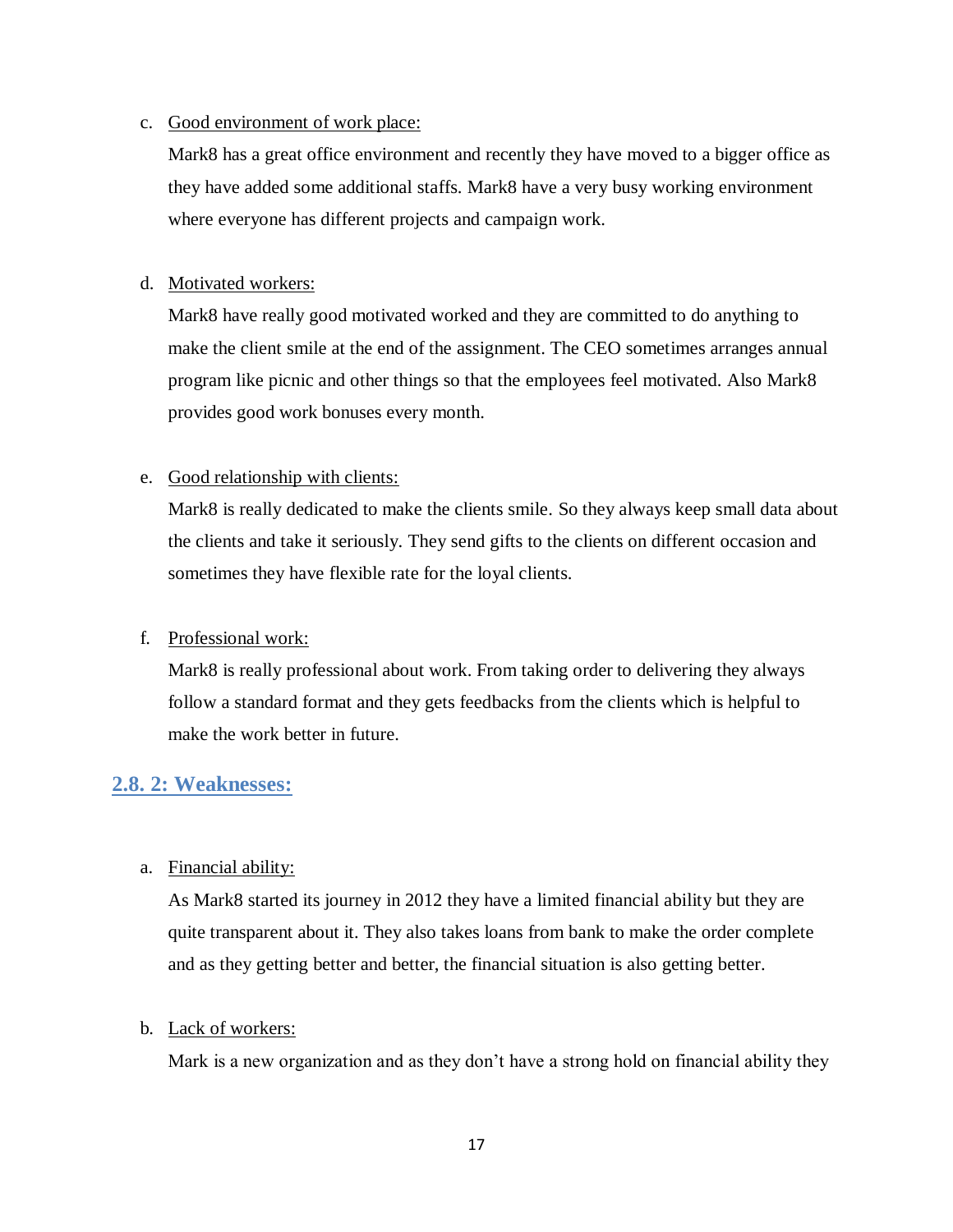try to have a small number of workers who are dynamic and experienced in the field.

#### c. Less power over others:

As they didn't reach the top notch ad agency yet so they have a little bit less powered convincing power over other giant organization.

#### d. Lack of creativity:

As Mark8 team have only 4 members in their creative department, sometimes they struggle to deliver the work within time.

# <span id="page-17-0"></span>**2.8.3: Opportunities:**

### a. Popularity of Digital marketing

As Mark8 have a 360 degree marking capabilities they can easily focus on to social media marketing with a little bit of creative help and as they have lot of clients so they can easily think expanding the business.

### b. Large number of target market:

As they have dynamic capabilities to work and known every marketing campaign they can target a larger number of Mark8 share with their dedicated work and responsibilities.

### c. New trends:

Though Mark8 is quite a traditional advertisement agency they also keep up to date with the new trends and they have a young and enthusiastic employee so they easily cope up with the new trends.

### d. Providing best things at low cost compare to competitors:

Mark8 have the quality to provide production with the minimum rate than the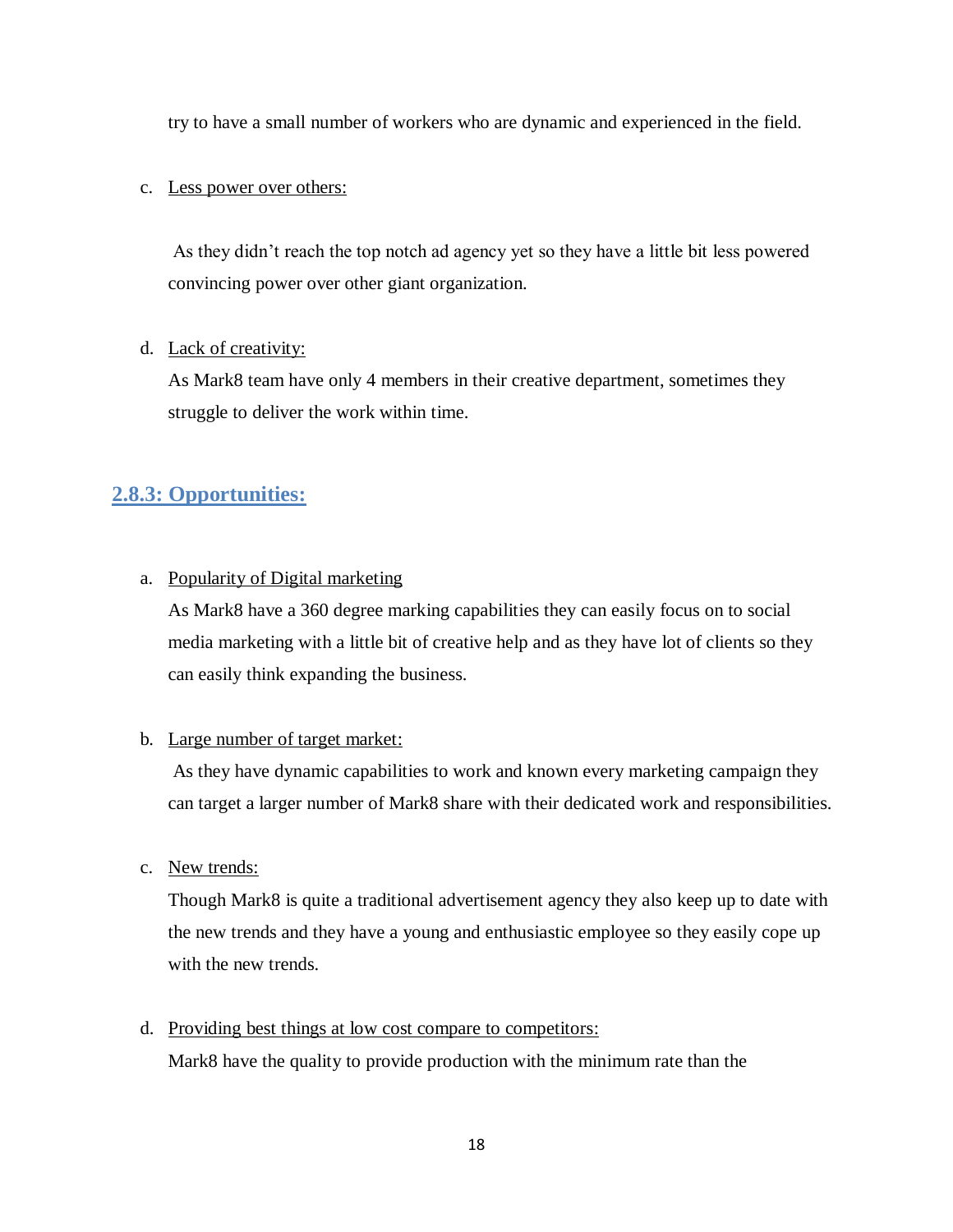competitors as they have experienced employees who knows from where, when and how the job can be done.

## <span id="page-18-0"></span>**2.8.4: Threats:**

#### a. Existing Competitors:

Nowadays there are lots of Advertisement agencies in Bangladesh and every month there are more. So it is quite tough to survive in the competitive market so Mark8 have always a plan B for that kind of change but still this huge threat.

#### b. New agencies:

In Bangladesh staring a new business is quite easy and Mark8 have a serious threat in this issue as the new agencies enter in the market the target customer has more option to go through and that is not so good for business.

#### c. Many options for clients:

in advertisement agency business clients always have lots of option. This is quite simple if are not happy they won't call second time as there are lots of options for them in the market. So Mark8 takes really seriously to make their client happy.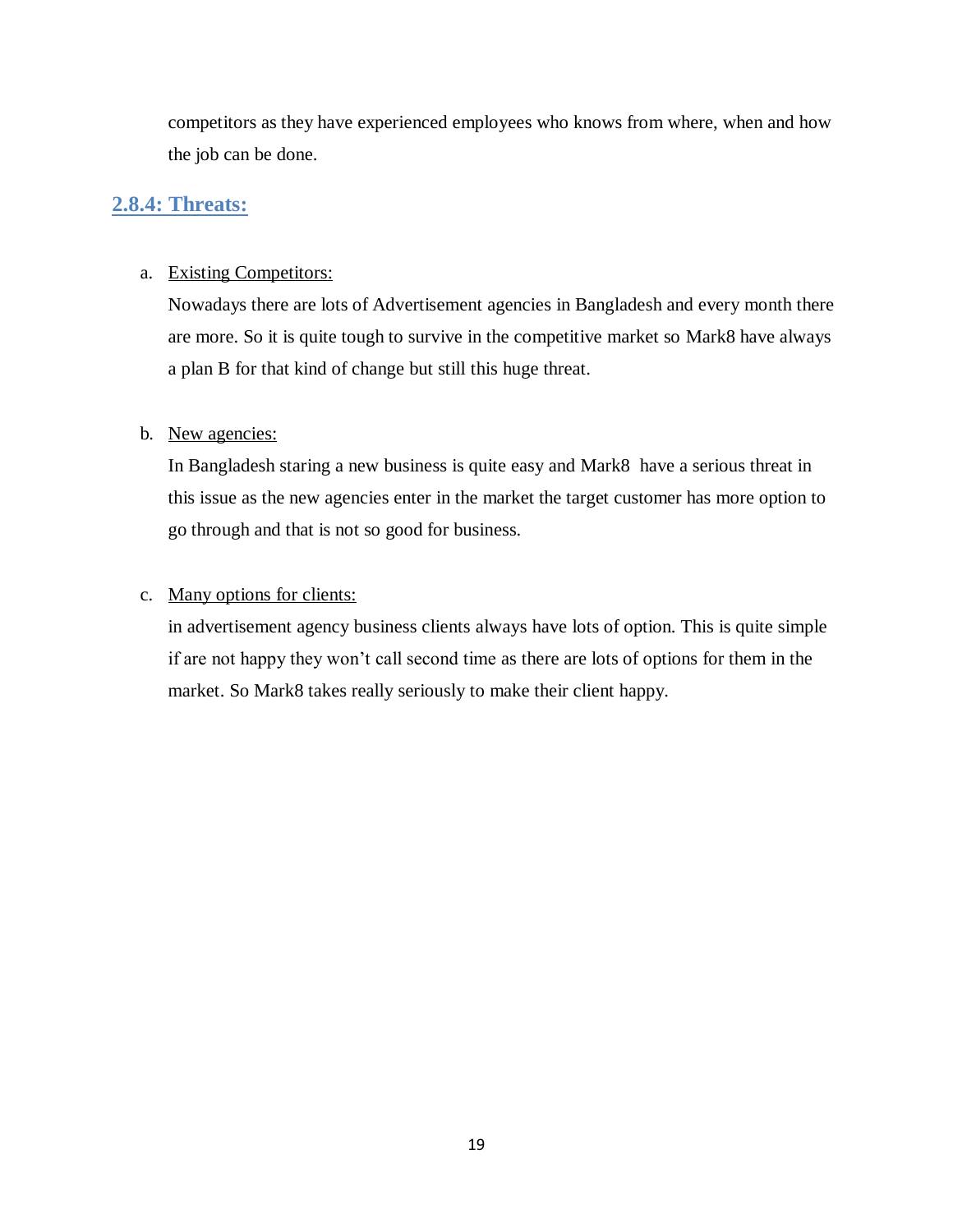## <span id="page-19-0"></span>**2.9: My Experiences:**

This is not the first time I was doing some professional work so I wasn't nervous but as after graduation this was the first step for achieving my goal, I was very excited on the day I joined Mark8 team. In my internship period they've never considered me as an intern rather than an important employee of Mark8 Communications. The office environment wasn't calm as everyone was busy with projects and assignments. The HR introduced me with everyone in office and I was really happy as they gladly welcome me and motivated me. My first assignment was quite a tough one but as I was quite good doing research, I managed it to make it done within time. As I was an important member of the Mark8 team I also tried to give my best along with my other team members. Sometimes I had to do overtime as task have to be completed within time. Over all the journey was quite a small one but I enjoyed it. The Mark8 team was really happy about my performance and I was also pleased with their behavior.

## <span id="page-19-1"></span>**2.10: Daily Tasks and Activities:**

During my internship at Mark8, I have worked on multiple tasks, projects and activities. Mark8 projects and activities can be divided into daily a task that involves office work, and the on-site activities that needed to be done at the actual events.

Daily tasks and activities (routine)

- $\triangleright$  Organizing/editing event schedules and documents
- $\triangleright$  Contacting potential clients
- $\triangleright$  Mailing letters to clients
- $\triangleright$  Researching upcoming events
- $\triangleright$  Marketing and promoting events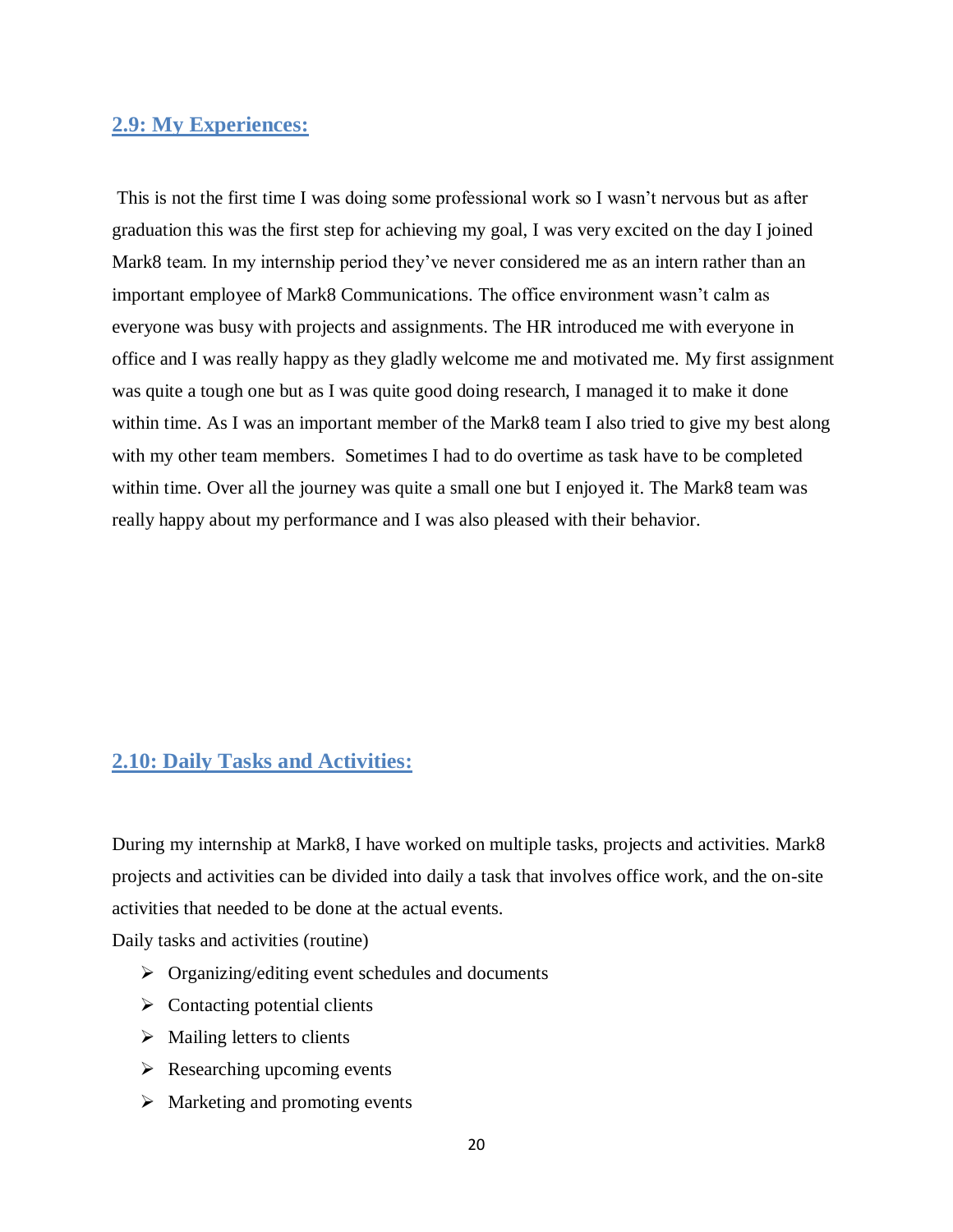- $\triangleright$  Writing and posting about event
- $\triangleright$  Maintaining budgets of events
- $\triangleright$  Visiting to the clients office to update them about our progress on their upcoming event

#### **Organizing and updating schedules/documents regarding upcoming events**

Working for Mark8, sponsor/suppliers/vendors documents has to be updated on a regular basis. Documents towards our clients will be sent regularly and most documents have to be edited and reviewed regarding to the upcoming event. These papers are for example Mark8 promotional information letters, estimated costs and contracts etc.

#### **Mailing letters to clients**

Each Mark8 member has a database targeting a target group. These databases should be redesigned on a standard base and including of tracking information of websites that should be posted in, Social media bunches in Facebook and LinkedIn that should be informed, Email letters that should be sent to customers. Each individual from Mark8 will send online data letters and notice to their personal contacts. This happens a few times over the marketing campaign of Mark8 Communications. We also send out information about the next events to all the previous attendees who have attended the previous Mark8 events.

#### **Contacting potential clients :**

Sometimes when we had the opportunity we contacted potential clients. Some clients mail us to contact them and in some cases we approach to the client to get work. In this process we share our documents mostly portfolios and previous work and rate chart to the client. Sometimes we needed to give extra promotional offer to convince the client.

#### **Research upcoming event:**

For upcoming event there is always research to be done to make it more unique and up to client's expectation. In this process there is always an admiration for creativity. I used to research what should we do, how we do and when we do. After the research I used to submit it to my super visor for the review.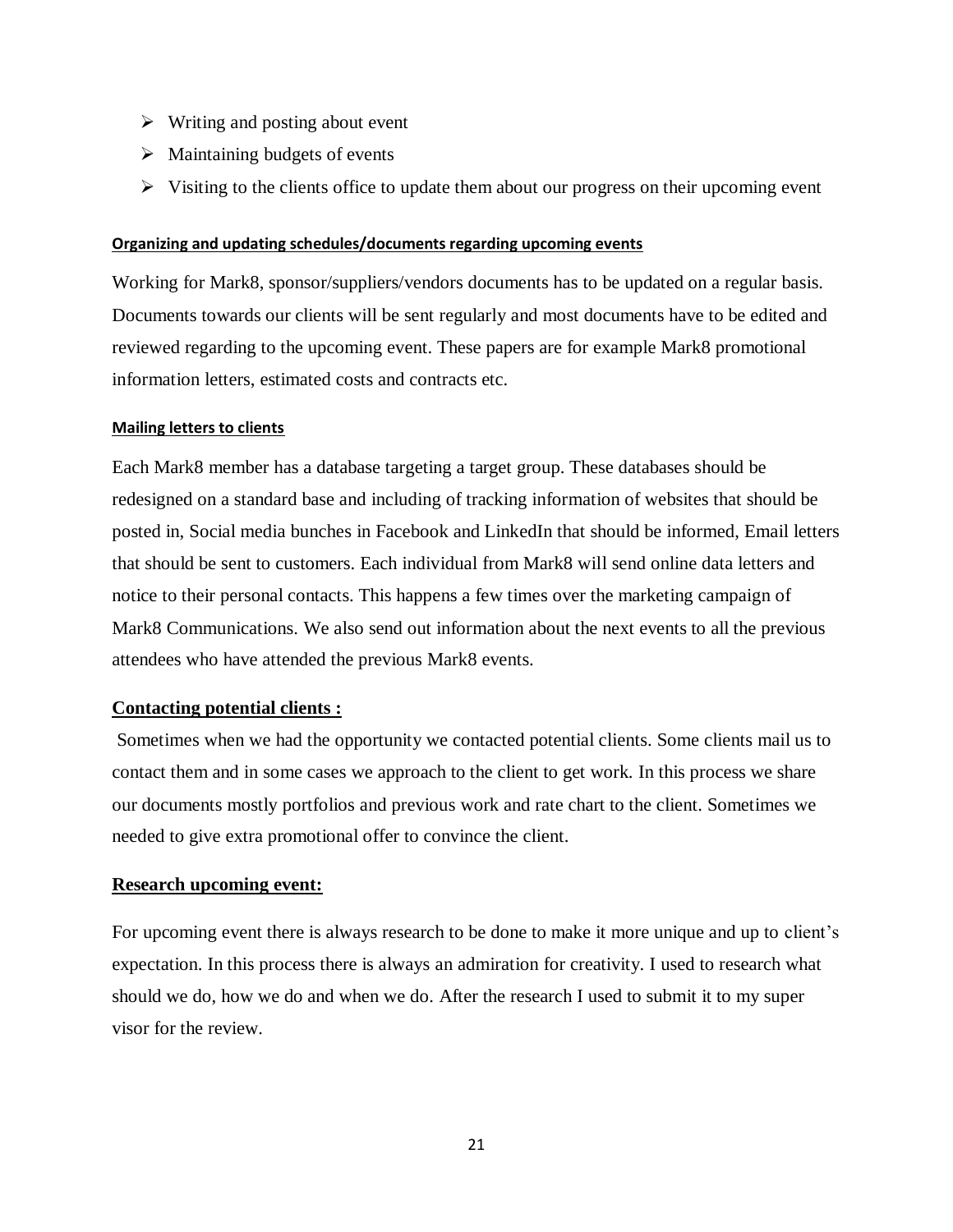### **Marketing and promoting events:**

Marketing and promotion events are really interesting. My job was to making a plan about the target market, potential consumers etc. There always market research before and marketing and promotional campaign so I took part in 2/3 market research.

### **Writing and posting about event:**

After an event or a campaign we used to update our profile in the website. We also updated our Facebook page and twitter account.

## **Visiting to the client's office to update them about our progress on their upcoming event:**

Sometimes we needed to visit the client's office to get brief or if we have any confusion about the work order but mostly we went to client's office for payment purposes.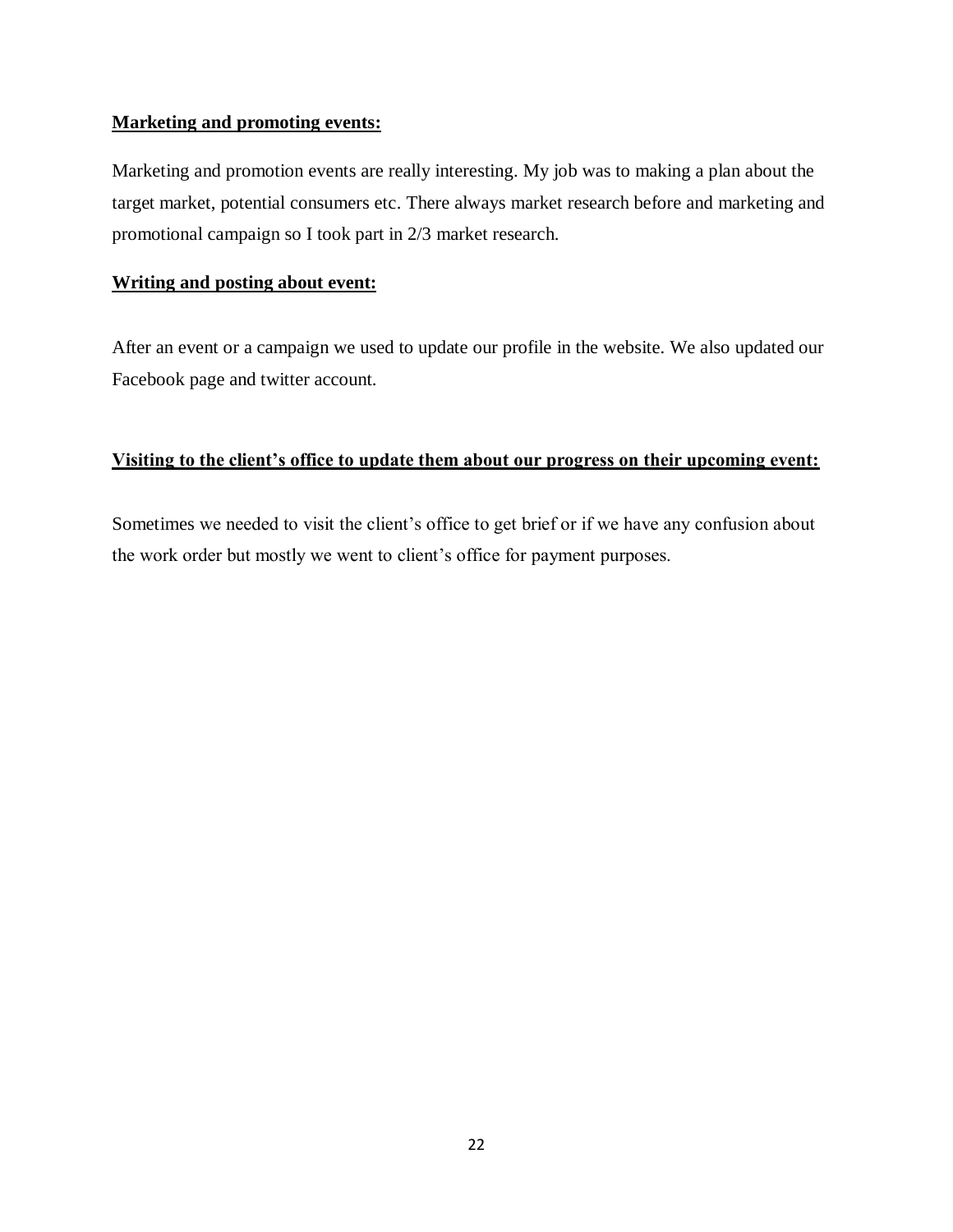# **Chapter 03: Project work**

# <span id="page-22-1"></span><span id="page-22-0"></span>**3.1: Introduction:**

Nowadays, events are very popular and occasionally happen very often around us as the people emphasize on the leisure activities, public events, celebration, education and entertainment and also marketing strategy and business purpose such as trade fair, produce lounge and promotion. The community groups and individuals are interested by the events for their own interest and business. Event can be defined as participation of the group of people to enjoy or attend for corporate goals or individual benefits. The elements of the planning process include objectives, planning, organization, implement and divestment. Event planning deals with a lot of organization and community and the event managers who can handle the pressure and work hard have to communicate with them for the effective planning. Actually event planning is time consuming and a lot of works. Event management is made up of a number of management areas including planning, leading, marketing design, control and budgeting, risk management, logistics, staging and evaluation (Bowdin, Allen, O'Toole, Harris, McDonnell, 2008).The project management is very vital to an event as it is the purpose of creating the unique event. It is not only about how to develop the event but also the impacts of the event have to be recognized for recent issue and future.

# <span id="page-22-2"></span>**3.2: Objective:**

- $\div$  I want to share all the knowledge that I gained and all the work experience that I've had.
- I want to analyze my performance of my internship period in Mark8 Communications.
- $\triangleleft$  Highlighting some campaigns which I was consigned with.

# <span id="page-22-3"></span>**3.3: Methodology:**

### Primary Data: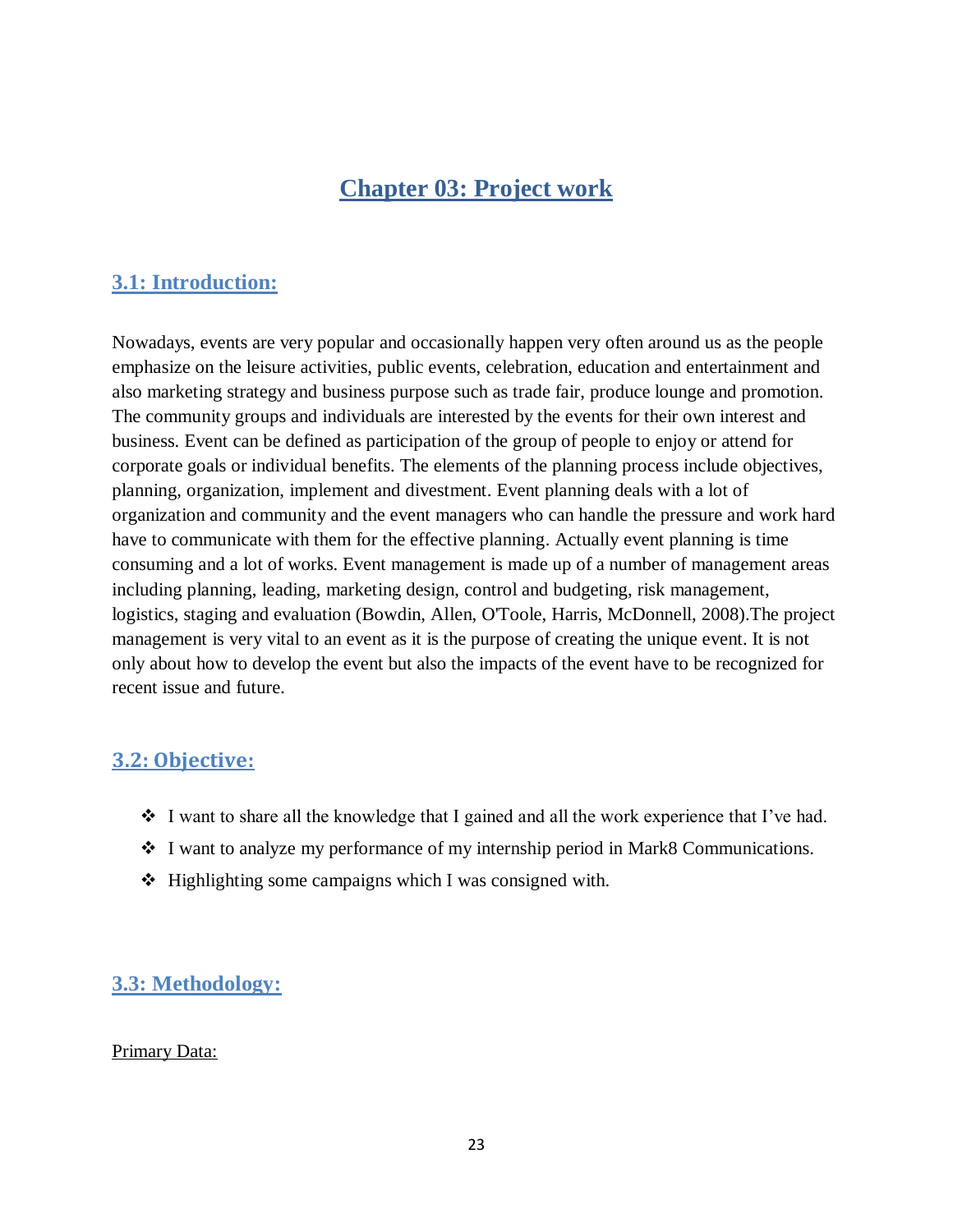- As I have worked for four months so my work experience is my main source of information for this report
- While I was working as an intern I conducted few small interviews with key employees
- Working directly in the field and client handling also gave me lot of information.

## Secondary Data:

- I have been through Mark8 Communication's data in individual campaign accounts.
- Mark8 Communications have website and Official Facebook page so I went through.

# <span id="page-23-0"></span>**3.4: Limitations:**

First of all, the biggest limitation for me was to get all the necessary data about campaigns and events. There was some confidentiality agreement with the client and Mark8 so I wasn't legally permitted to share client's information and research data.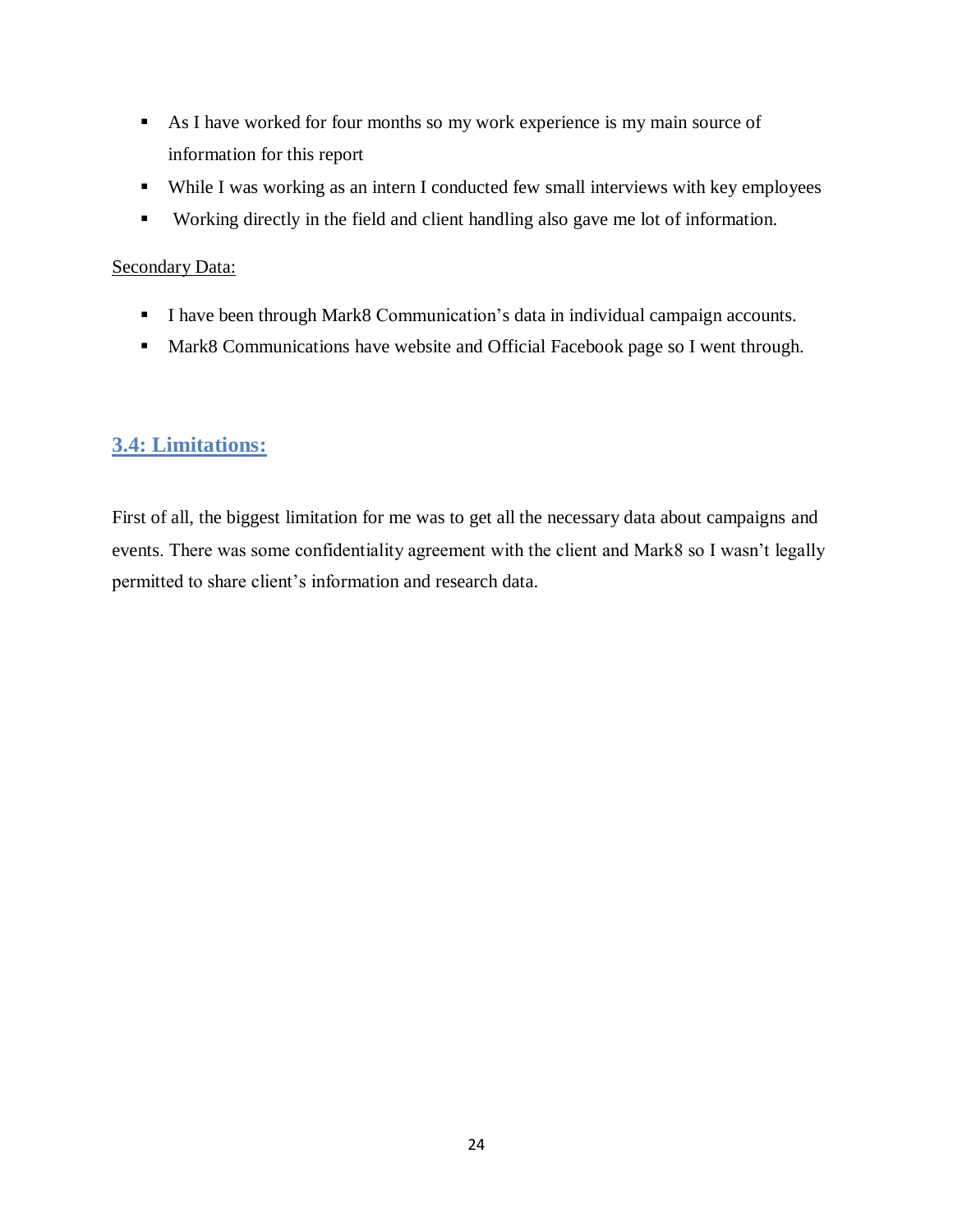## <span id="page-24-0"></span>**3.5: Event Planning:**

Arranging different corporate events is one of the major targets of Mark8 Communications, which is why this area is the most important one. A large portion of the attention and consideration goes into here. It takes week to months to plan and arrange an event. In Mark8 events, I mostly worked on the planning process. An occasion where youthful urban experts meet and create network, examine patterns, exchange tips and make gainful contacts with different experts in different enterprises. Mark8 uses critical paths for scheduling event project activities to plan the Mark8 events. The event plan includes:

#### **Administrative:**

Basically this all the legal paper works of the event. This contains everything from work order to payment agreement.

#### **Marketing and Promotion:**

People need to know about the events and this planning is all about how to reach the guests.

#### **Design:**

The logo design, Venue deign and other additional design planning are included.

#### **Risk Management/Health and Safety:**

What the risks will be and what are the plans to get over it.

#### **Food and Beverage:**

From the food will be processed. What are the requirements from client etc.

## <span id="page-24-1"></span>**3.5.1: On-Site Event Activities**

Organizing different corporate event is one of the major activities of Mark8 Communications. During events, every individual from Mark8 has different tasks and responsibilities. These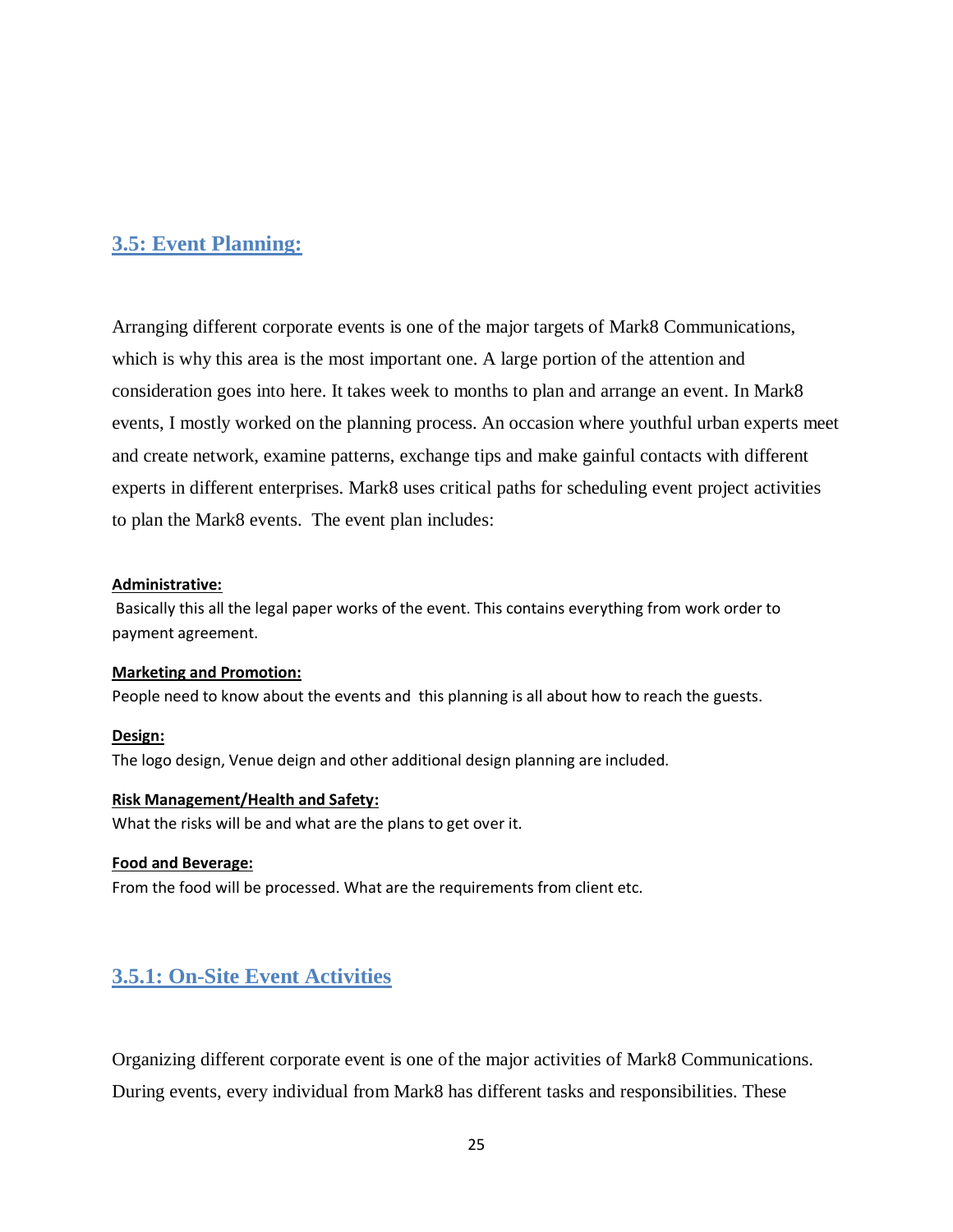activities are described in the event production agenda, those are set before the actual event just to make sure what is going to happen. There are three parts of event production schedule.

#### **Before the event**

- $\triangleright$  We had to make sure all the elements necessary are here and installed properly
- $\triangleright$  Assist vendor to make it faster if they need any help.
- $\triangleright$  Reading of the program agenda and letting everyone one what's going to happen.
- Setting up Registration Area, Making sure of Risk Management (First-Aid, Fire Exit and procedure), Going through the floor plan, Check First-Aid contact for the night, Checking Laptop and Projector is up and running/ Slideshow and sound equipment are running accordingly or not
- $\triangleright$  Finally inspecting the venue and making sure everything is going according to the plan.

#### **During the events**

- $\triangleright$  Register all guests for the event and providing them gifts.
- $\triangleright$  Sign Up for the Speed Networking
- > Managing the Speed Networking sessions
- $\triangleright$  Photography
- $\triangleright$  Making pictures of the Mark8 event
- $\triangleright$  Promoter Floater
- $\triangleright$  Will promote all areas of Mark8 to the guests
- Vendor Floater
- $\triangleright$  Will ensure all vendors are ok, there are paid, etc.

### **End of the event**

 $\triangleright$  Closing the event with tearing down the event and re-setting event space.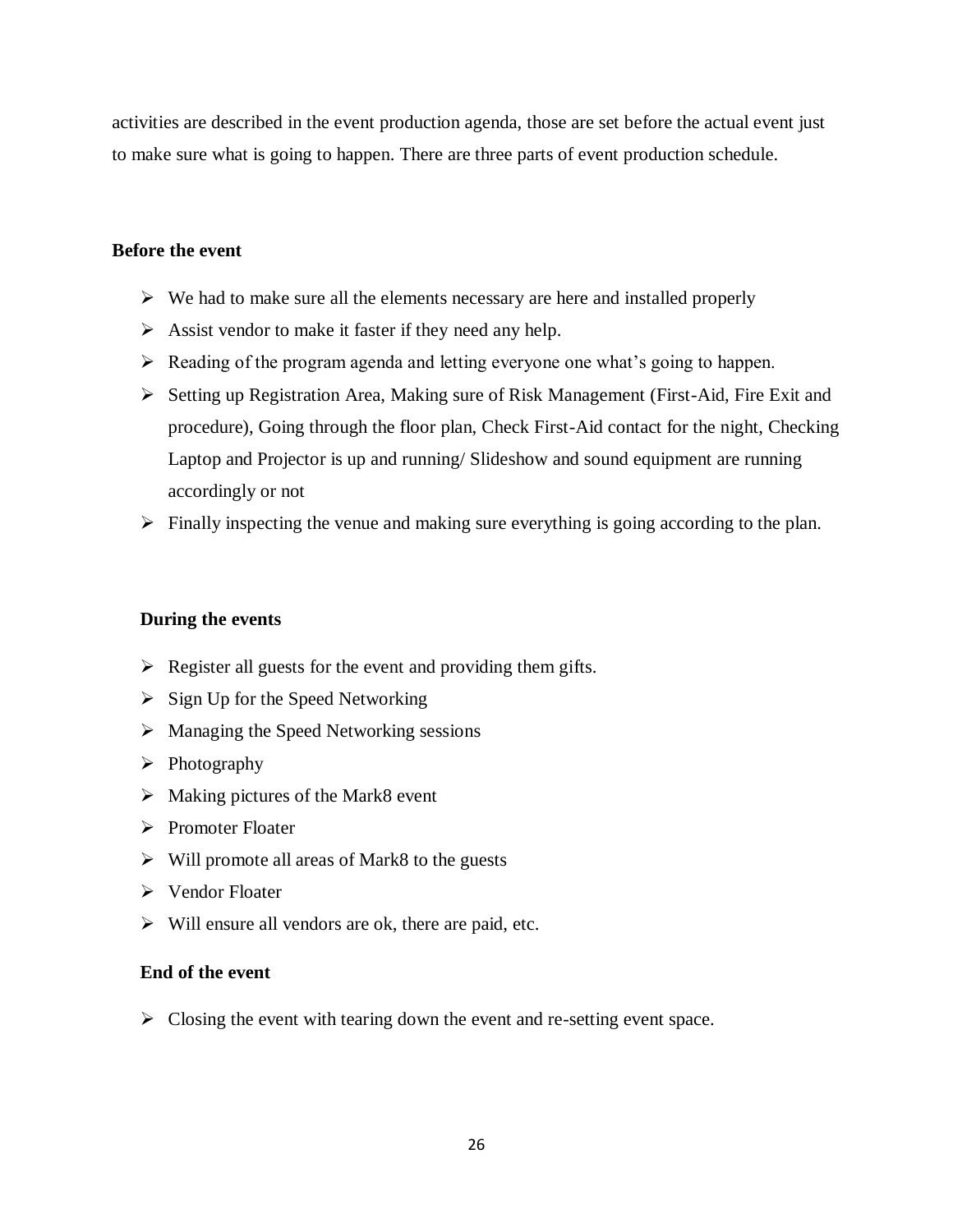## <span id="page-26-0"></span>**3.5.2: Event management steps:**

### Develop event goal and objective:

First of all event manager should decide the objective of the event. This is all about having the idea of the event. Events are different based on their types for example: A charity to raise money, a social gathering, Workshop, Seminar or promoting a company. So it is important to have the objective of the event to establish a sound plan.

### Building a team:

To organize an event a strong team is needed to execute all the plans to make the event successful. The team should be built based on the criteria of the event. The team should be given responsibility that should fulfill in the given time. The team is consists of:

- 1. Venue management
- 2. Entertainment
- 3. Speakers
- 4. Publicity
- 5. Multimedia
- 6. Sponsors
- 7. Volunteer management

### Setting up a Date:

Setting up a date is an important thing. The event manager should set up a date for everything. The actual event, gifts, items etc.

The event managers also have to be aware of holidays and check dates of key participants (Singer, speaker) as they are available in the event day or not.

### Event Branding: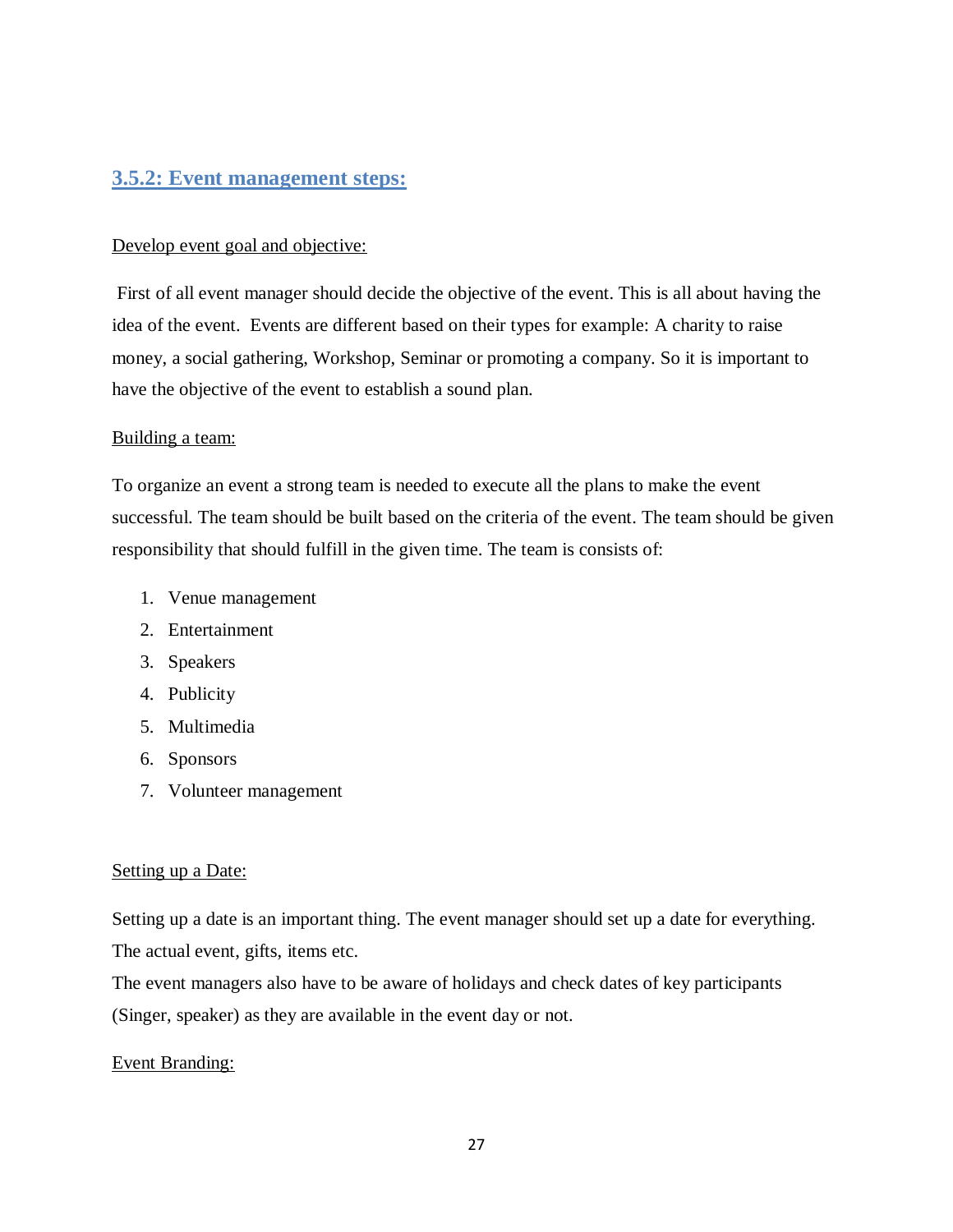If you want you event to be remembered and give a unique taste to the guest, you have to do something unique and attractive. First of all the event manager should set a theme for the event and work based on the theme. The event manager should give the event an attractive name in order to grab a lot of attention. The event manager can create a tag line in order to create social media hype. In order to make the event more unique the event manager also can develop a logo, badge or cover photo for Facebook.

#### Setting up a budget:

Manager must have to set up a budget calculating all the cost for the event. Before setting a budget manager need to determine the prospective cost of the event. Manager must make sure all the parts of the events have been considered during the budgeting process.

#### Vendors:

Managers must keep a close relation with the vendors for all the necessary elements that is needed during an event. The vendors can be used for all the decoration purposes. Managers should keep in touch with two three vendors for on product in order to get flexible rate and delivery.

#### Monitoring:

During the program all the team members are given small radios to communicate with each other and see everything is going according to the plan or not. If there is anything unplanned things happened quickly the team responds and take necessary step to overcome the situation.

#### Getting feedback from the guest:

Measuring the success of the event can be easily determined after getting feedback from the guest. This will also be helpful to determine what worked perfectly and what didn't. The manager can also check were there everything went according to the plan or not. This will also be helpful to improve the performance when starting to organize another event.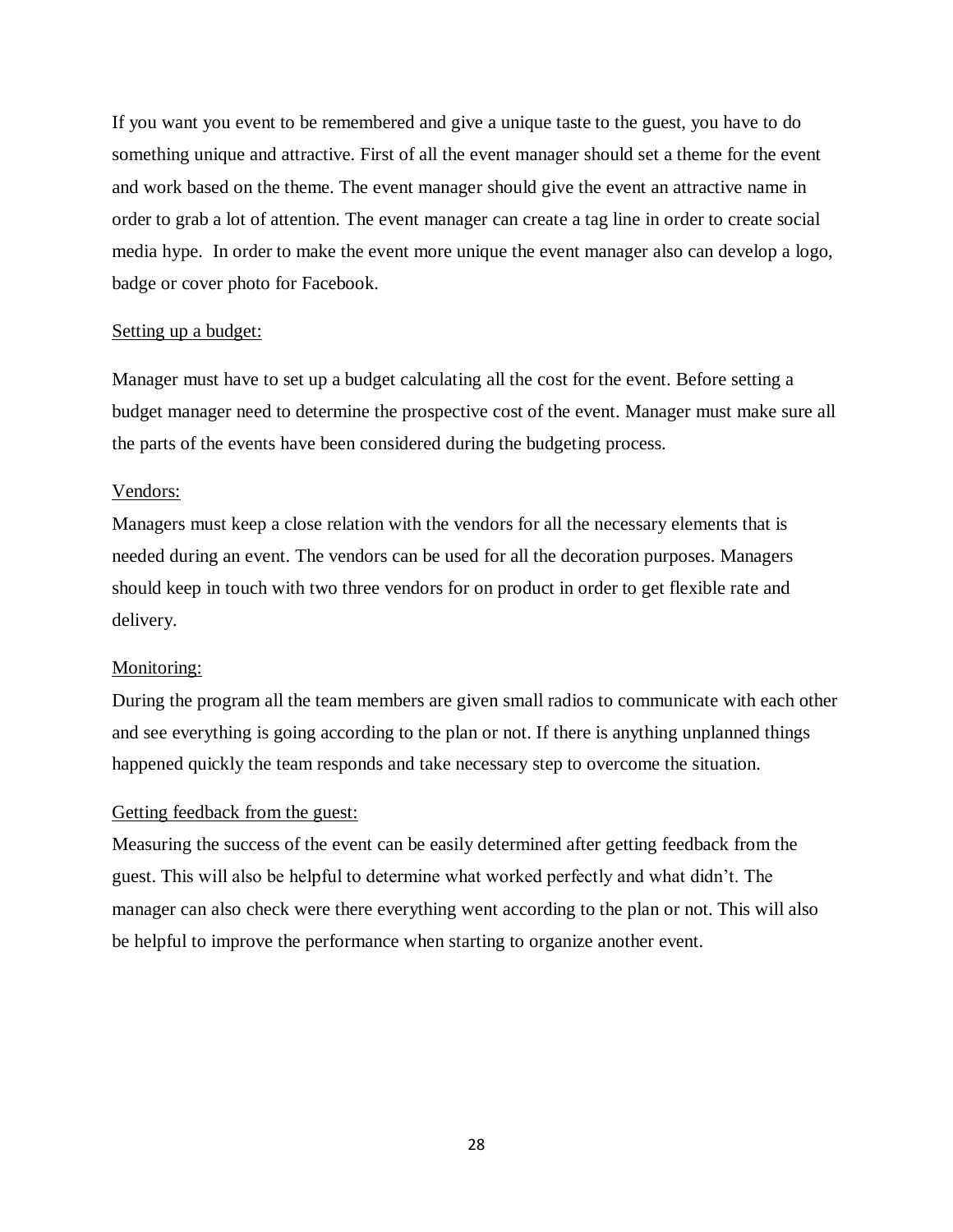## <span id="page-28-0"></span>**3.6: Tetley Tea Free Sampling Campaign:**

Tetley Tea has added lots of varieties of Tea and they started freshly in Bangladesh. In order to getting known to their consumers they decided to run a free sampling campaign where free tea will be served to the target consumers and also 1 packet of Tea will be given to the consumers who register.

The aim of the campaign was to reach consumers which are everyone except children 4-14. The idea was to build temporary tea cart near three popular places where people gossip and pass tensed time.

#### Execution:

There are a lot of varieties of tea in the market and because of the competition companies provide different flavors so Tetley wanted to reach the customers directly. In order to do that we identified three places where we should target to reach customer, they are Mohakhali, Gulshan and Motijheel. We set up 3 carts near school, Market and college so we had parents and customers. We also assigned some brand promoter who described different things about the tea.

#### Positioning:

We really tried to serve the tea while the consumer mostly parents are worried about their kids exam or gossiping with each other. So the intention was to introduce the tea and the flavor when they are tensed and to have some comfort they are getting the tea. As it was a different flavor the customer really took it positively.

#### Branding:

Branding is the process involved in creating a unique name and image for a product in the customers mind, mainly through advertising campaigns with a consistent theme. Our intention was to serve tea with positivity so we did try to create some hype over using Facebook and Newspaper ads. We also assigned brand promoters so that the consumers feel more comfortable. While choosing the color of the cart we used very soft blue color so that the customers feel more comfortable near the cart.

29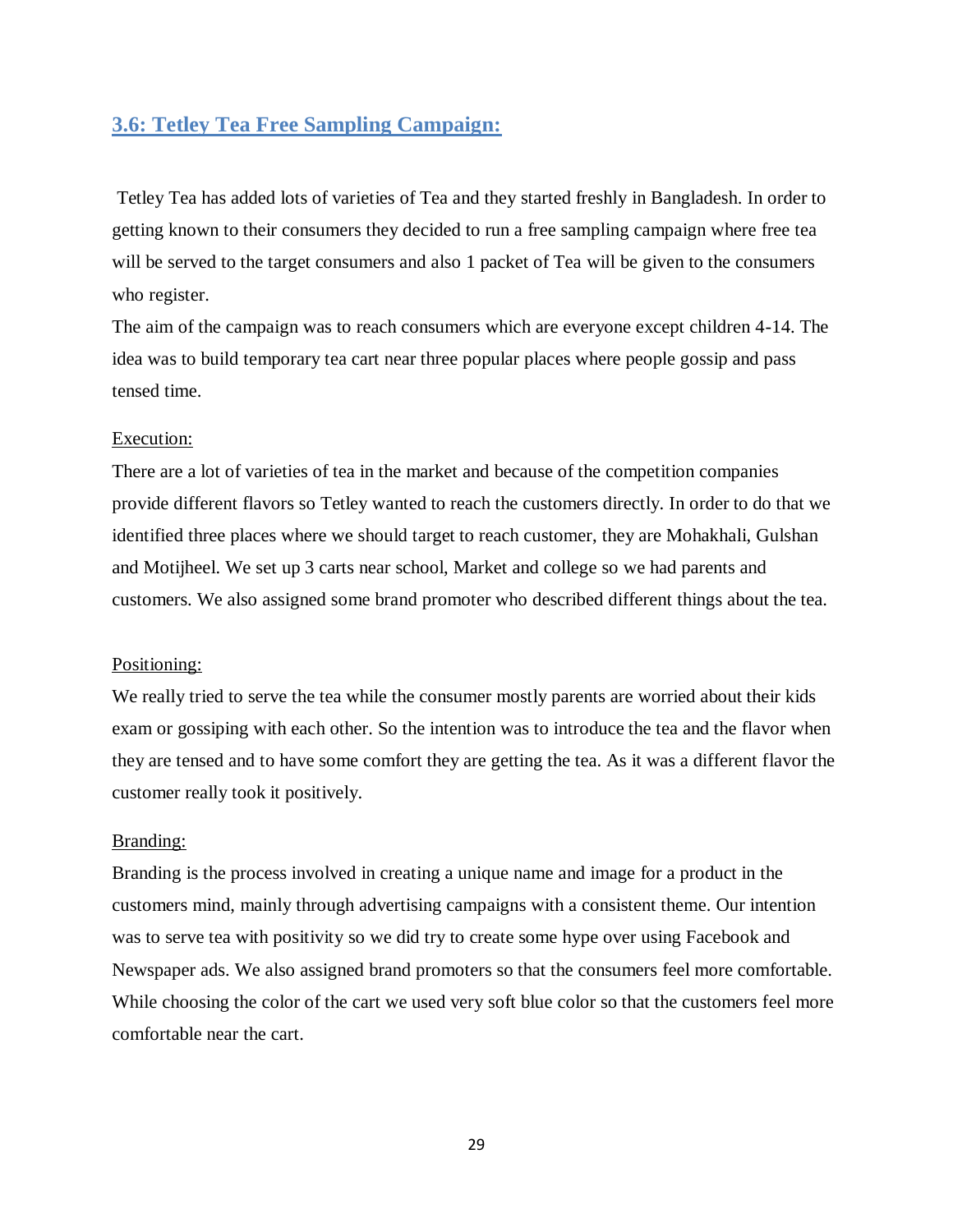## <span id="page-29-0"></span>**3.7: Rakeen Bijoy City:**

Rakeen is a new company in real estate business with luxurious apartment in Dhaka. As they had luxurious apartment in Dhaka they wanted to target the consumers from aboard basically who leaves away from the country.

The people who lives abroad, what they want? They want security, calm environment and luxurious life where all the things can be found in one place. So we can't go abroad we need to target them through social media.

#### Execution:

As our primary target was people from abroad and we had to target them through social media while we need to assure them a lot of things in order to convince them to invest. Most of them were needed to ensure that they will feel safe and they are expending and will not be cheated as there is a history in Bangladesh. We contacted with YouTube and Different Facebook pages where the NRI people visits most. We designed some ads for them in the posts, videos and in different form with contacted with our target customers.

#### Positioning:

As Rakeen is new and why will they trust a new company? So there was a huge psychological barrier we needed to remove between us and the customer. We built a website where we show the mother organization RAK Group's different works for the society and how Rakeen is related to RAK group. As RAK is worldwide renowned brand the customer would trust easily.

#### Branding:

As reaching the customer face to face was a big problem we selected social media campaigning as our easiest way to reach the customer. We created Facebook ads with cover photo, profile picture. In YouTube we managed to show the advertisement between the main video. We also had paper ads, Billboards, and in events for having more buzz.

30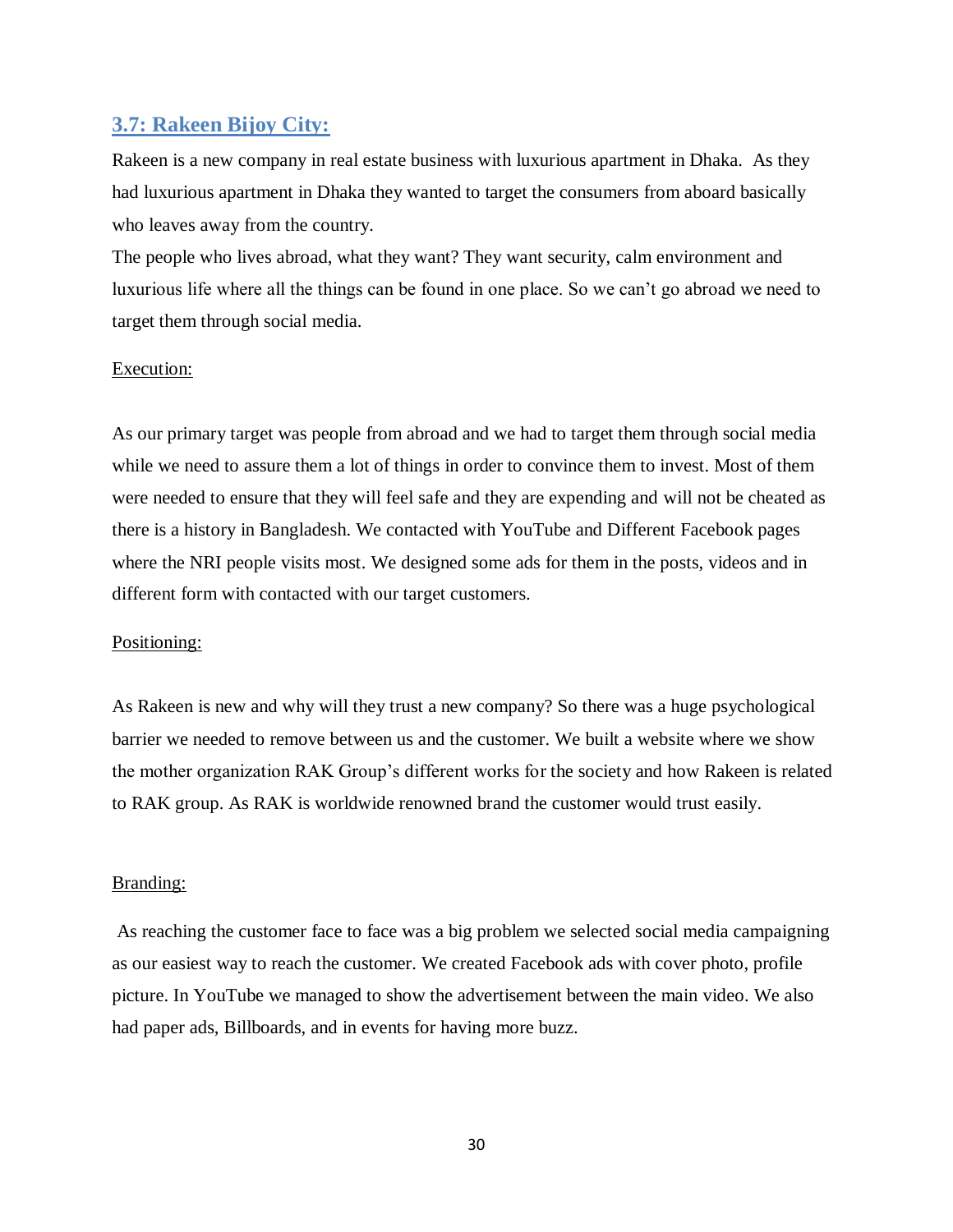# **Chapter 04: Supplementary part**

# <span id="page-30-1"></span><span id="page-30-0"></span>**4.1: Recommendations:**

- Mark8 is too much flexible for some workers who goes for breaks and takes a long time.
- Punctuality should be strictly maintained.
- Mark8 need to add more man power in the Accounting and creative department.
- More training should be provided for the employees.
- In order to motivate the employee Mark8 need to impose more benefit scheme.
- No work on the weekend should be strictly maintained as employees need to take rest.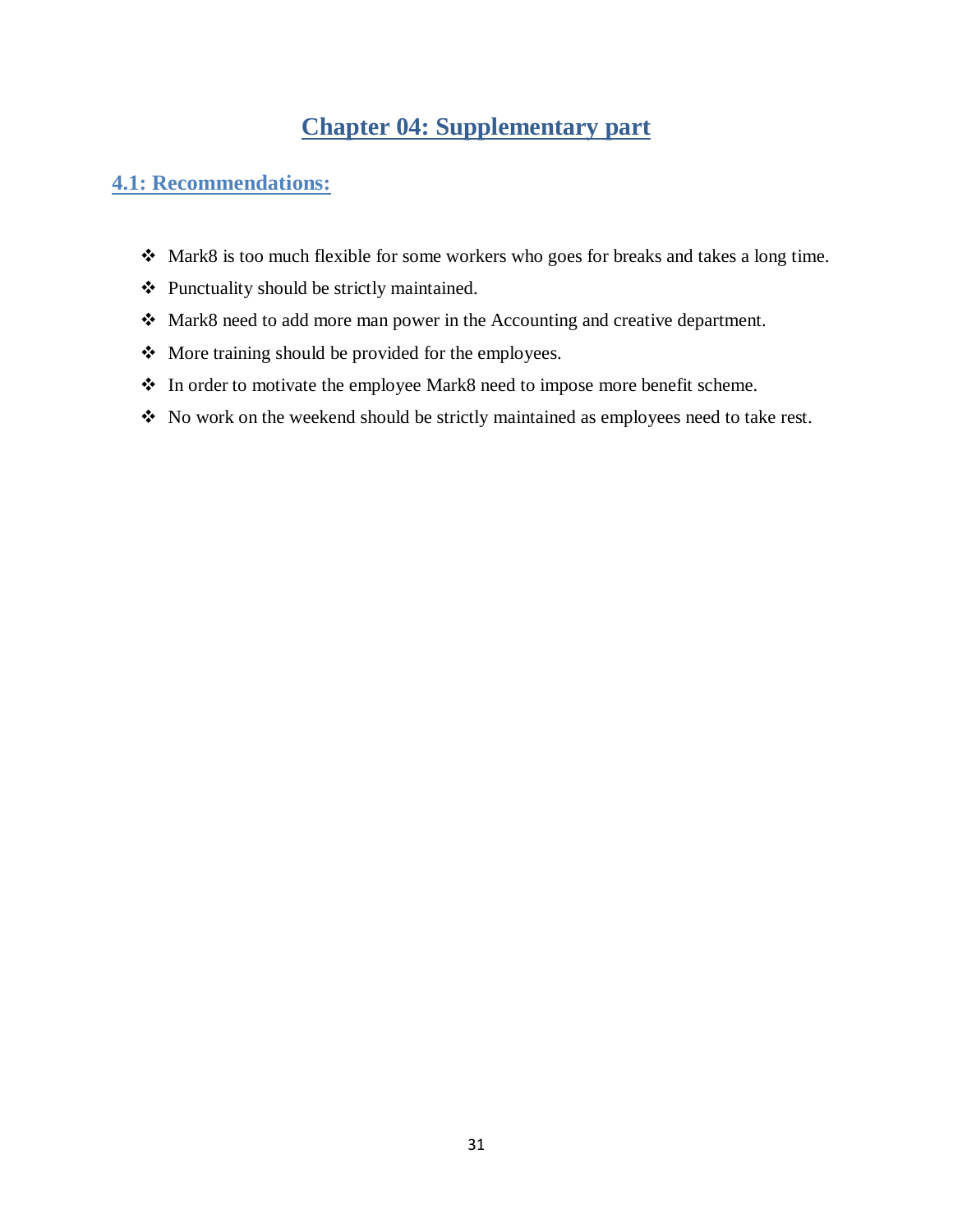# <span id="page-31-0"></span>**4.2: Conclusion:**

After its birth Mark8 Communications achieved a lot of things within a very short span of time. Mark8 do not compromise keeping the standard of quality. In mu 4 months of internship program I learned a lot though I was the most junior employee in the organization, they treated me like a professional and valued my opinions highly. If I am wrong they taught the right thing while they trained me to be more efficient. The company runs on a motive "Big agencyresources and infrastructure, small agency-focus and dedication". With that motive they tried to say they are highly dedicated to their clients and that's the main reason they gained the trust of huge number of clients within the short time. I was a great learning experience with the blend of creativity and dedication. That has been a great leap of experience for me to build a career in marketing. Mark8 will be the Stepping stone for my future work experience.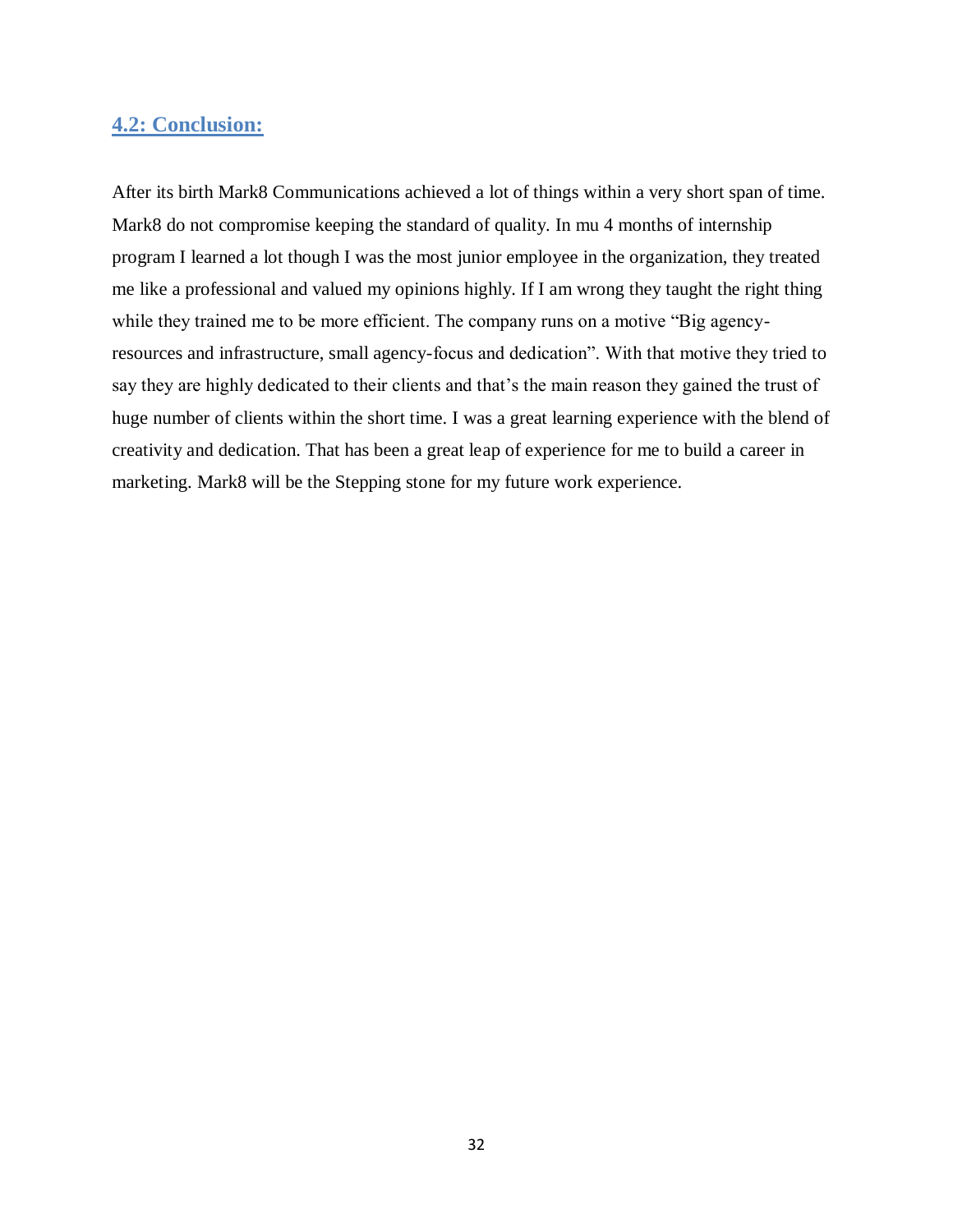# <span id="page-32-0"></span>**4.3: Appendix:**

## 1. Mark8 Clients

## Mark8 Clients